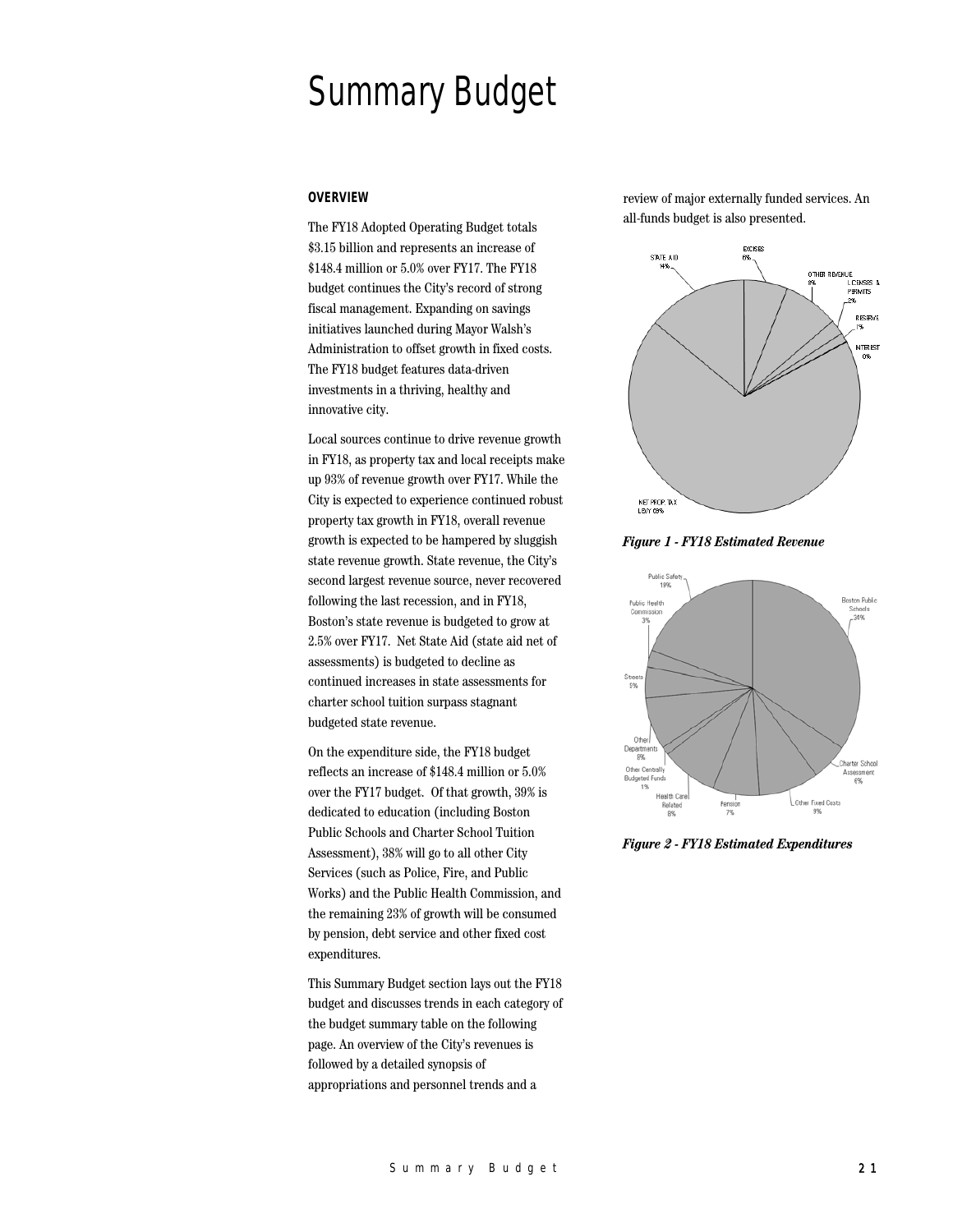# BUDGET SUMMARY

|                                        | <b>FY15 Actual</b> | <b>FY16 Actual</b> | FY17 Budget | FY18 Budget |
|----------------------------------------|--------------------|--------------------|-------------|-------------|
| <b>REVENUES</b>                        |                    |                    |             |             |
| Property Tax                           | 1,875.15           | 1,963.09           | 2,086.68    | 2,192.02    |
| Property Tax Overlay                   | (35.87)            | (38.05)            | (38.74)     | (30.36)     |
| <b>Excises</b>                         | 192.62             | 223.82             | 188.32      | 192.09      |
| Fines                                  | 60.65              | 61.05              | 59.71       | 63.85       |
| Interest On Investments                | 0.06               | 0.18               | 0.20        | 2.00        |
| Payments in Lieu of Taxes              | 49.41              | 51.20              | 44.47       | 45.00       |
| Urban Redev Chapter 121A               | 55.62              | 48.11              | 31.50       | 31.50       |
| Department Revenue                     | 64.73              | 63.09              | 55.70       | 65.37       |
| Licenses & Permits                     | 72.54              | 74.44              | 63.79       | 65.93       |
| Penalties & Interest                   | 13.08              | 14.48              | 8.51        | 14.46       |
| Available Funds                        | 19.00              | 0.00               | 23.45       | 23.45       |
| State Aid                              | 413.43             | 421.58             | 429.85      | 440.54      |
| <b>Total Recurring Revenue</b>         | 2,780.42           | 2,883.01           | 2,953.43    | 3,105.84    |
| <b>Budgetary Fund Balance</b>          | 0.00               | 0.00               | 40.00       | 40.00       |
| Surplus Property Fund                  | 0.00               | 0.00               | 4.00        | 0.00        |
| <b>Total Revenues</b>                  | 2,780.42           | 2,883.01           | 2,997.43    | 3,145.84    |
| <b>EXPENDITURES</b>                    |                    |                    |             |             |
| <b>City Appropriations</b>             | 1,141.30           | 1,158.96           | 1,208.57    | 1,242.97    |
| Boston Public Health Commission        | 73.83              | 76.16              | 77.27       | 79.34       |
| <b>Boston School Department</b>        | 974.93             | 1,016.28           | 1,031.68    | 1,060.93    |
| Reserve for Collective Bargaining City | 10.79              | 0.02               | 7.00        | 27.00       |
| Reserve for Collective Bargaining BPS  | 0.00               | 0.00               | 9.00        | 20.00       |
| Other Post Employment Benefits         | 40.00              | 40.00              | 40.00       | 40.00       |
| <b>Total Appropriations</b>            | 2,240.84           | 2,291.41           | 2,373.52    | 2,470.24    |
| Pensions                               | 169.62             | 196.55             | 199.28      | 221.22      |
| Debt Service                           | 148.01             | 157.69             | 174.95      | 184.53      |
| <b>Charter School Tuition</b>          | 125.81             | 142.79             | 156.83      | 174.37      |
| <b>MBTA</b>                            | 81.27              | 83.00              | 83.82       | 85.81       |
| Other State Assessments                | 4.58               | 4.79               | 5.15        | 4.71        |
| Suffolk County Sheriff Dept            | 3.87               | 3.87               | 3.87        | 3.97        |
| Reserve                                | 0.92               | 0.99               | 0.00        | 1.00        |
| <b>Total Fixed Costs</b>               | 534.08             | 589.68             | 623.91      | 675.60      |
| <b>Total Expenditures</b>              | 2,774.92           | 2,881.09           | 2,997.43    | 3,145.84    |
| <b>Surplus (Deficit)</b>               | 5.49               | 1.92               | 0.00        | 0.00        |
| Numbers may not add due to rounding    |                    |                    |             |             |

*Table 1*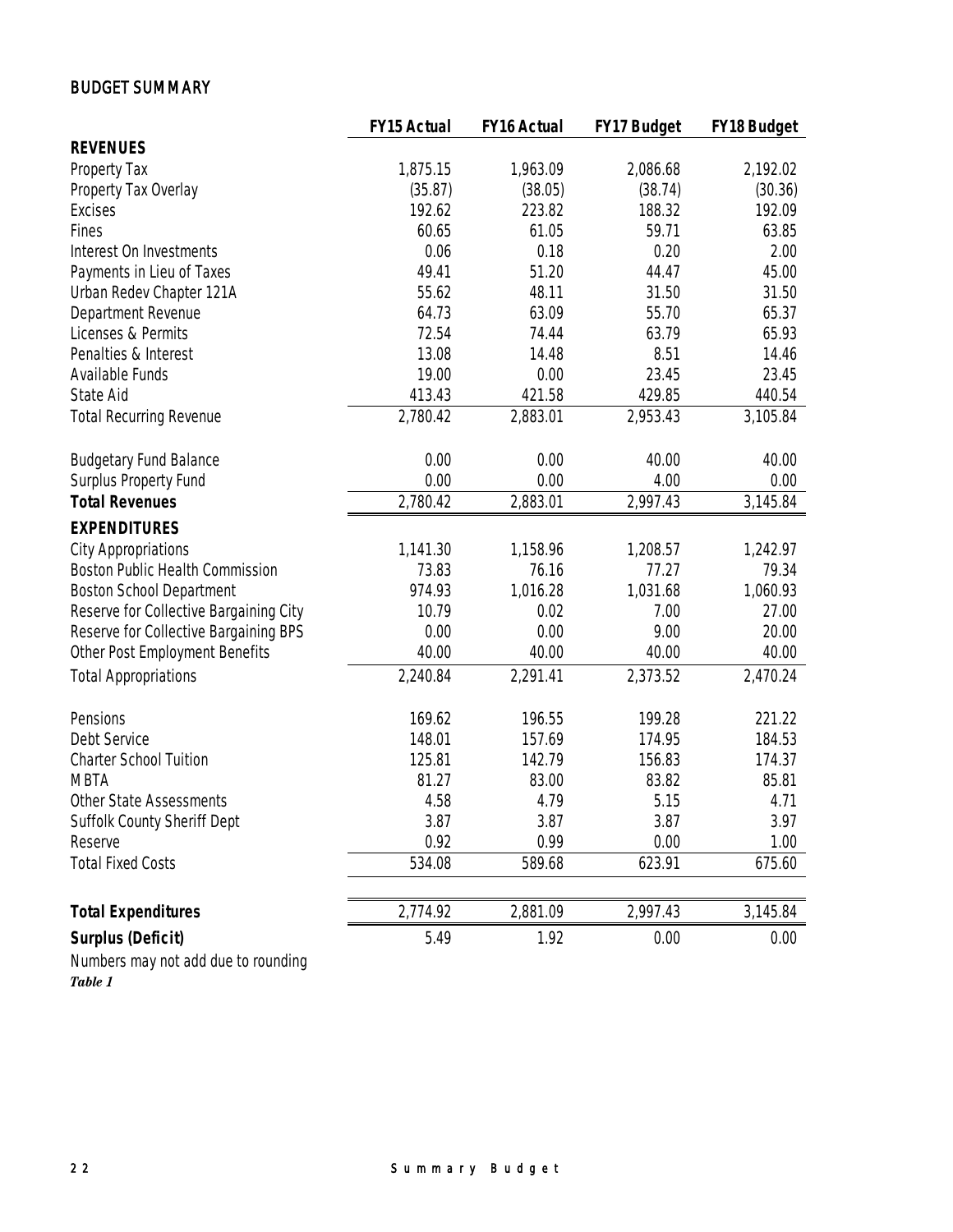

# *Figure 3 – Sources of Property Tax Growth FY85-FY18*

The City's projected revenues provide the basis for planning FY18 appropriations to maintain a balanced budget. Selected FY18 budgeted City revenues compare with FY17 budgeted revenues as follows: the net property tax levy increases \$113.7 million or 5.6%; excises increase \$3.8 million or 2.0%; miscellaneous department revenues increase by \$9.7 million or 17.4%; licenses and permits increase by \$2.1 million or 3.4%, and state aid increases by \$10.7 million or 2.5%.

On the expenditure side of the budget, total appropriations increase by \$96.7 million or 4.1% and fixed costs increase by \$51.7 million or 8.3%. Selected FY18 budgeted appropriations compare with FY17 budgeted appropriations as follows: City Appropriations increase \$32.0 million or 2.7%; the Boston Public Health Commission increases by \$1.8 million or 2.3%; and the School Department increases \$29.2 million or 2.8%. In addition, collective bargaining reserves are set aside for the School Department at \$20 million and City Departments at \$27 million; when collective bargaining agreements are negotiated, these reserves will be used to cover those increased costs. Within City Appropriations, actual City Departments are increasing by \$25.6 million or 2.7% over FY17. These departmental increases are low relative to other years due to the expiration of nearly all collective bargaining

agreements, 11 central appropriations, including a large appropriation for Health Insurance totaling \$216.9 million which is increasing by \$10.6 million or 5.2% and is also included within City Appropriations.

FY18 budgeted fixed costs are increasing by \$51.7 million and compare with FY17 budgeted fixed costs as follows: Pensions increase \$21.9 million or 11%; Debt Service increases \$9.6 million or 5.5%; Charter School Tuition state assessment increases \$17.5 million or 11.2%; MBTA state assessment increases by \$2 million or 2.4%; and other state assessments increases \$44 thousand or 8.5%.

# **REVENUE**

The FY18 budget is balanced on the following projections of revenue streams including the property tax, state aid and other local receipts. A more detailed discussion of City revenues is provided in the *Revenue Estimates and Analysis* chapter of this volume.

#### **Property Tax Levy**

The gross property tax levy has been the City's most dependable source of revenue growth and is fundamental to the financial health of the City. Property taxes provide over two-thirds of all recurring City revenue. The gross property tax levy stands at \$2.087 billion in FY17, and is estimated to rise to \$2.192 billion in FY18.

In Massachusetts, Proposition 2 ½ constrains the amount of property tax revenue the City can raise each year from its existing tax base. This means that while total property value has grown 44% since FY14, property tax revenue has grown by only 17%. In each year since FY85, the City has increased its levy by the 2.5% allowable under the limits set forth in Proposition 2 ½.

During these same years, the levy has also been positively impacted by taxable new value or "new growth" that is excluded from the levy limit. Due in part to efforts to attract business development to Boston and grow its housing stock, Boston experienced unprecedented new growth property tax revenue in FY17. New growth is expected to be approximately \$53.0 million in FY18, which is very high compared to historical levels of new growth seen prior to FY17.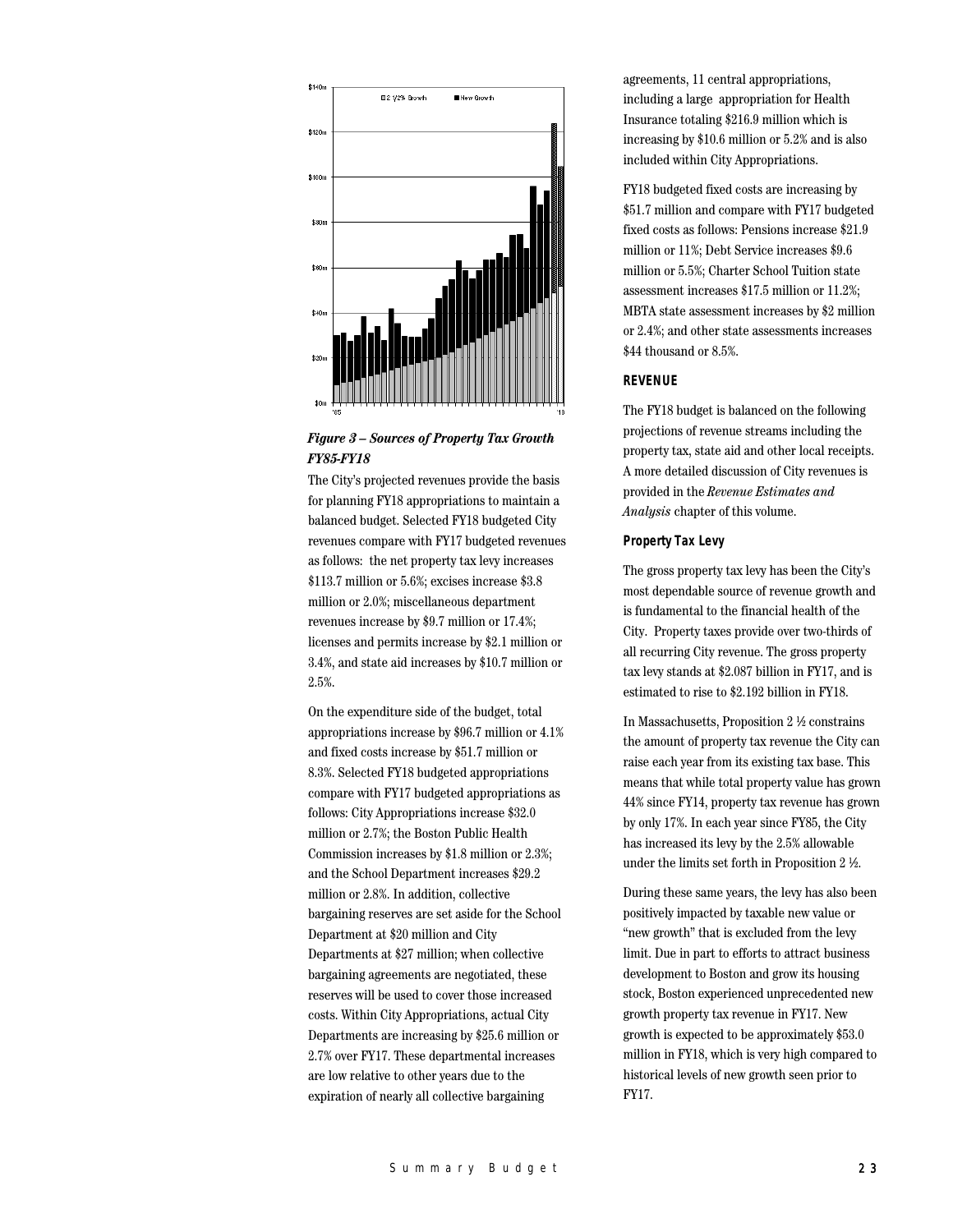## **State Aid**

The primary sources of aid from the State to municipalities are education aid and unrestricted general government aid. The Commonwealth also distributes aid for libraries and provides some other reimbursements to municipalities.

State aid has been reduced substantially over the course of the last two recessions. Since FY02, net state aid (defined as state aid revenues less state assessments) to the City has been reduced by over \$252 million or 59%. The City lost approximately \$79 million between FY03 and FY05, gained approximately \$16 million between FY06 and FY08, and has again lost approximately \$189 million between FY09 and budgeted FY18. For FY18, net state aid is expected to decline by \$8.4 million or 4.6% from FY17.

The City's FY18 state aid estimate is based on the Governor's proposed budget as the legislature released the final version of the state budget following release of the City's budget resubmission.



*Figure 4 – Change in Net State Aid FY03-FY18, Grouped by Period of Loss or Gain* Education Aid

Boston's "Chapter 70" Education Aid continues to be flat, growing at 0.6% to \$217.4 million in FY18. The Chapter 70 Aid formula does not work for Boston. Despite the Commonwealth adding over \$994 million to Chapter 70 Aid since FY08,

Boston's Chapter 70 Aid has increased only \$1.6 million in the same period.

Charter schools are publicly-funded schools administered independently from local school districts and teachers' union rules and regulations. Their charters are granted by the State Board of Education.

Boston's Charter School Tuition Assessment is projected to increase by \$17.5 million (11.2%), as about 10,600 students are projected to attend a Commonwealth Charter School in FY18. Boston has seen its charter school costs rise dramatically since the enactment of the 2010 Achievement Gap Legislation (155% or \$106 million between FY11 and th FY18 Budget). The Charter School Tuition Reimbursement is budgeted at \$23.6 million in FY18, \$2.9 million higher than FY17, but a projected \$25 million lower than the Commonwealth's obligation under the 2010 Achievement Gap Legislation.

The net cost to the City for charter schools (reimbursement from the Commonwealth less tuition assessment) has grown dramatically as Boston's Charter School Tuition Assessment has increased and the Charter School Tuition Reimbursement has been vastly underfunded. The City has budgeted for a \$136.2 million net impact in FY17, and a \$150.7 million impact in FY18. (Figure 5).



*Figure 5 – Charter Schools Boston Enrollment and Net Cost FY08-FY18*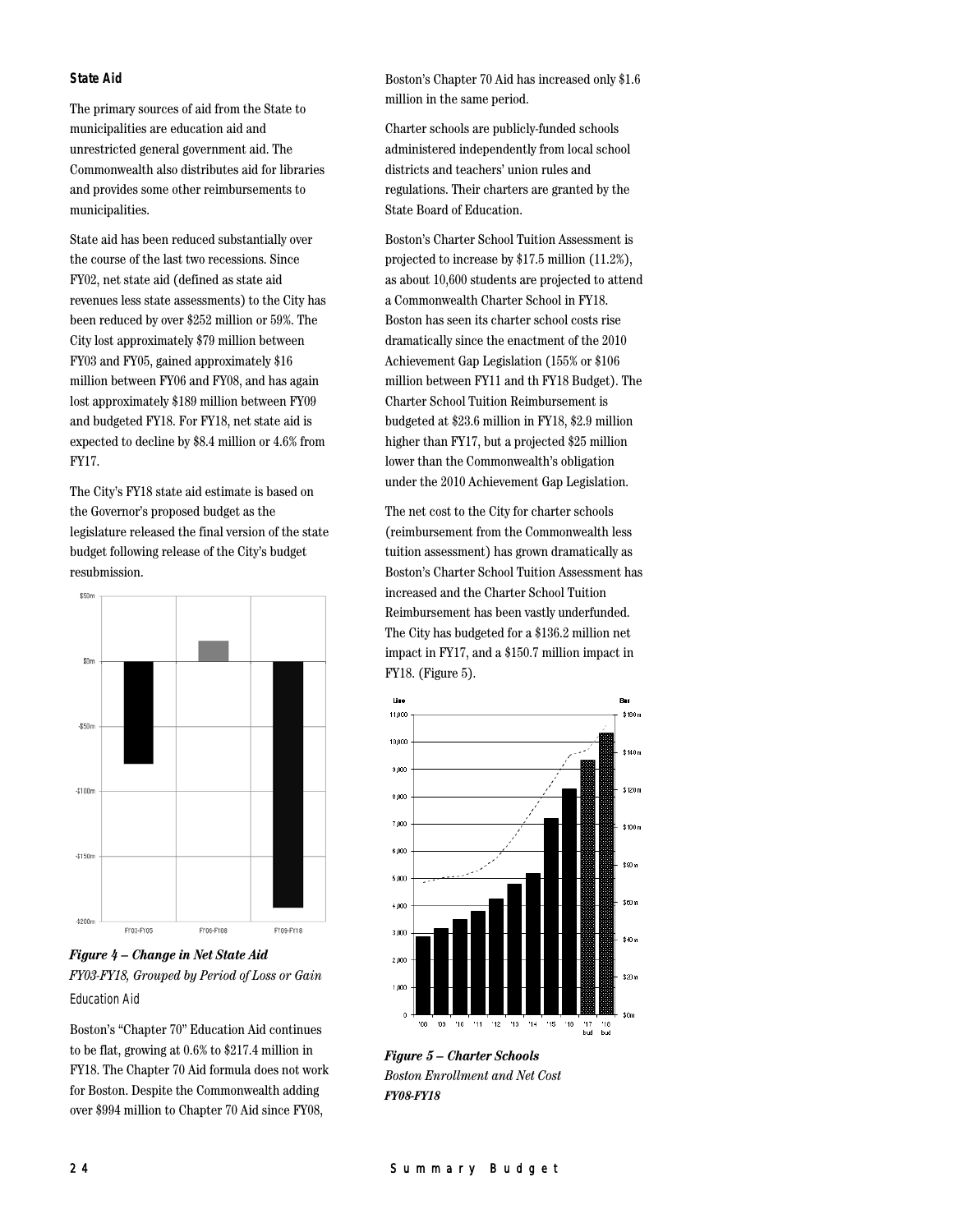#### Unrestricted General Government Aid

Beginning in the FY10 budget and going forward, the Governor and the Legislature created general government aid from combining lottery aid and "additional assistance" into one account called Unrestricted General Government Aid. The City expects to receive \$182.2 million in FY17, and \$189.3 million in FY18, a 3.9% increase.

#### **Local Receipts**

Approximately 16% of the City's budgeted recurring revenue in FY18 is comprised of excise taxes, fines, payments-in-lieu-of-taxes (including Chapter 121A), investment income, departmental revenue, licenses and permits, penalties and interest, and available funds.

The FY17 Budget included \$475.6 million in local receipt revenue, and the FY18 budget budgets an increase to \$503.7 million.

Many of the City's local receipts are sensitive to existing economic conditions and the City takes a cautious approach when estimating local receipts. The following is a brief description of selected local receipts and their expectations for FY18.

- Motor vehicle excise revenue began to recover in FY14 and has remained steady with the strengthening economy. Revenue is estimated at \$53.0 million in FY18.
- The Commonwealth granted municipalities a new 0.75% local option tax on restaurant meals beginning October 1, 2009. The City expects to collect \$26.0 million from this tax in FY18.
- Hotel excise revenue has benefited from an FY10 rate increase from 4% to 6%. The City expects to receive \$87.1 million in FY18. The Massachusetts Senate budget called for the state to levy a 5% excise tax upon all short-term room rentals of any length. The proposal also allows Boston to impose a local option room occupancy tax of up to 6.5% in Boston on short-term rentals and allows the City to collect half of the 2.75% Convention Center Financing Fee on short-term rentals. The FY18 Adopted Budget includes an estimated \$3.2 million in additional Room Occupancy

Excise revenue for a partial year of revenue from the short-term room rental tax.

- Jet Fuel excise collections are expected to decline to \$22.0 million in FY18 due to lower fuel price forecasts.
- As result of 2016 state legislation to create a per-ride assessment collected from transportation network companies (TNCs), the City expects to receive \$2 million in FY18.
- In FY18 the City will reduce the amount required to maintain a compensating balance (due to the need to offset credit card fees becoming unnecessary), and instead invest this money. By standardizing practices and passing along the processing fees at point of sale transactions, revenue from Interest on Investments is estimated to increase to \$2 million in FY18.
- Voluntary payment-in-lieu-of-tax agreements with non-profit institutions (excluding the Massachusetts Port Authority) are expected to remain level. The FY18 budget estimates \$25.6 million in PILOT payments.
- License and permit revenues have been strong with the robust activity in the City's development pipeline. Building permit revenue is conservatively budgeted in FY18 at \$45 million.
- Chapter 121A agreements are payments in lieu of tax for property under tax agreements. Those that qualify pay different taxes on income and property as determined under Chapter 121A of Massachusetts General Law. 121A payments are budgeted at \$31.5 million in FY18.
- The FY18 budget includes an additional \$9.7 million identified in departmental revenues.

The remaining sources of recurring revenue to the City are set rates of fees, fines, penalties and interest. These usually endure economic changes with small changes in activity or revenue.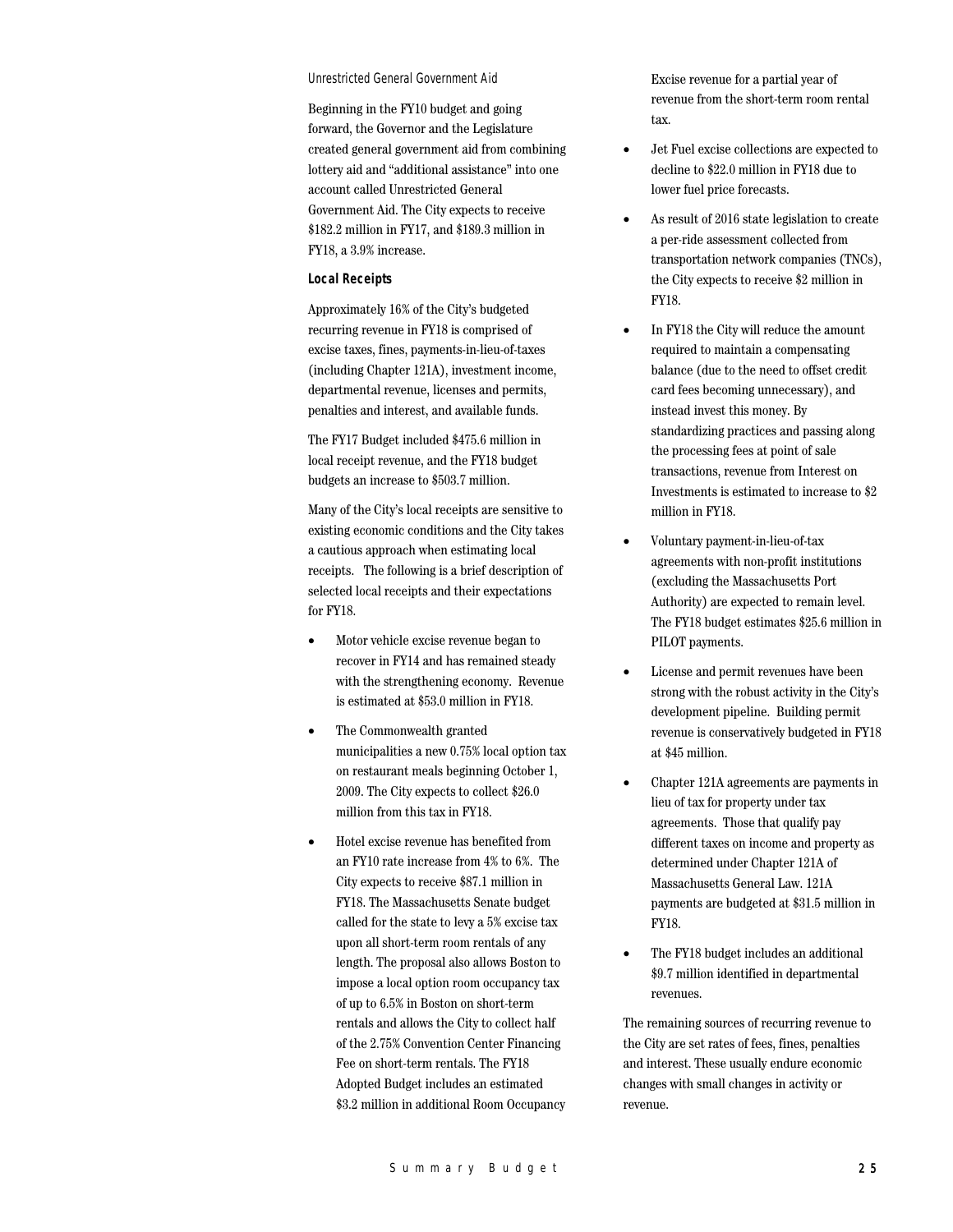#### **Budgetary Fund Balance**

Fund Balance can be appropriated for use during the fiscal year. Budgetary fund balance, more commonly referred to as "free cash," is described as the portion of available reserves, generated to a considerable degree by annual operating surpluses, which the City can responsibly appropriate for spending. The law governing the calculation and availability of budgetary fund balance for cities and towns is Chapter 59, section 23 of Massachusetts General Law and is administered by the Massachusetts Department of Revenue. The FY18 Budget uses \$40 million in budgetary fund balance to fund the appropriation for other post-employment benefits (OPEB).

See the *Financial Management* section of Volume I for more detail on this revenue source.

## **EXPENDITURES**

Expenditures are broken down into two primary groups: (1) appropriations directly related to departmental services and (2) fixed and mandated costs. FY18 appropriations are subdivided into three subgroups as follows:

City Appropriations, which includes all operating department appropriations, centrally budgeted costs such as health insurance and Medicare, a risk retention reserve and a setaside for tax title and annual audit expenses;

Boston Public Health Commission (PHC), the City appropriation for the quasi-independent authority and successor to the Department of Health and Hospitals;

and School Department, the City appropriation for the Boston Public Schools (BPS).

Appropriations are also presented by expenditure category across the three subgroups. (Figure 6)



# *Figure 6 - FY18 Appropriations by Category*

Personnel Services include salaries, overtime, unemployment compensation and workers' compensation, and collective bargaining reserves for estimated wage increases for union employees whose agreements are not settled. Most of the City's collective bargaining agreements expired in FY17. The City has settled agreements with several non-public safety unions and is currently in negotiations with the remaining unsettled unions. Avoiding arbitration, the City and the Boston Police Patrolmen's Association agreed to a new contract through June 30, 2020. The agreement includes annual general wage increases of 2%, other benefit enhancements, and full restoration of Quinn Bill benefits reduced by the State in 2009.

The Health Benefits category includes the cost of health, dental and life insurance for City, BPS and PHC employees and retirees, employer Medicare payroll taxes, and the appropriation for Other Post-Employment Benefits (OPEB).

The Contractual Services category includes expenditures for communications, repairs and service to buildings, equipment and vehicles, transportation, trash collection and disposal, as well as outside legal, advertising, and printing expenses.

Included in the "Other" category are supplies and materials such as gasoline, uniform allowances, office supplies, workers' compensation medical expenses, medical indemnification in the Fire and Police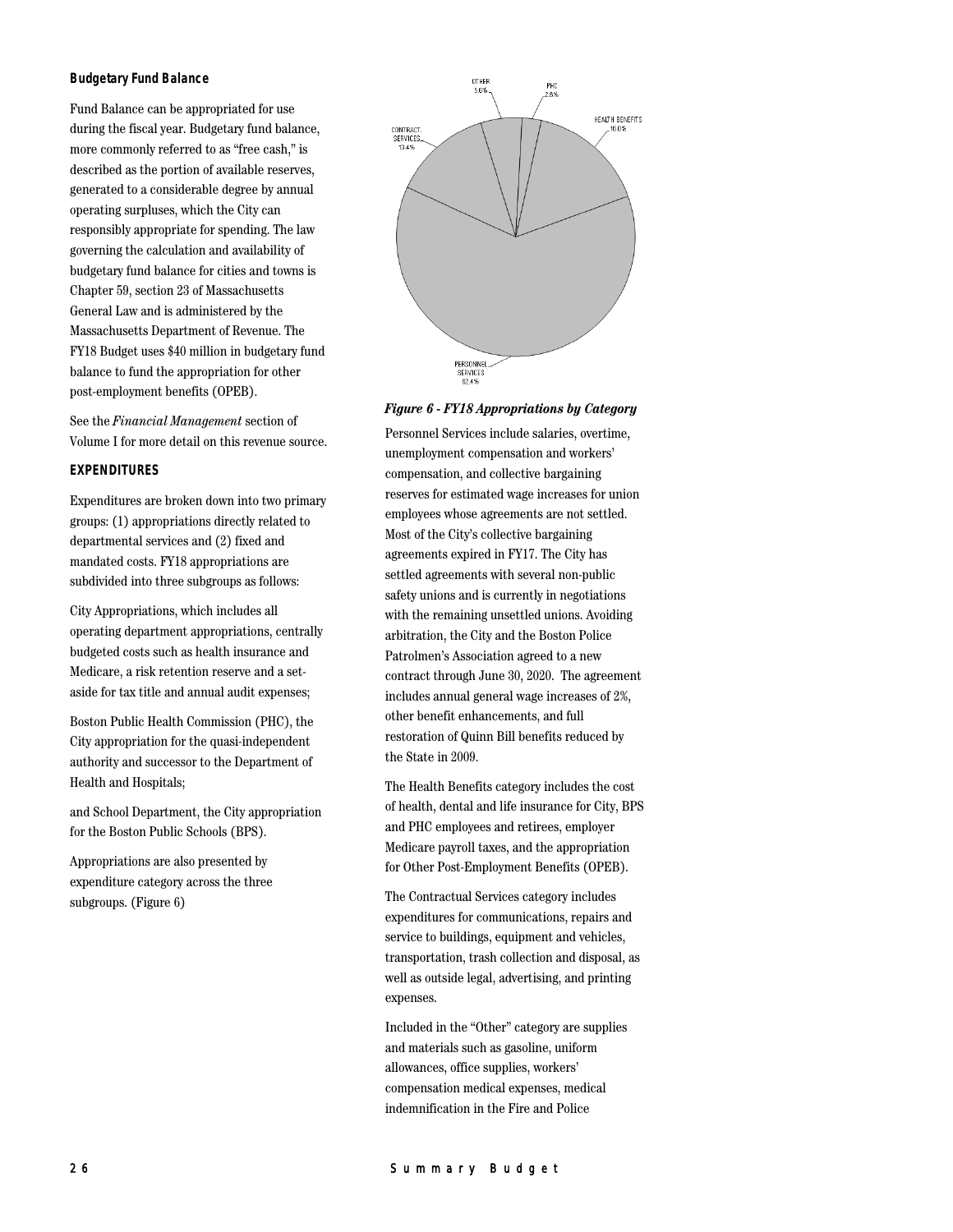Departments, legal liabilities, and aid to veterans. Also included in the "Other" category are appropriations for equipment, vehicles, a risk retention reserve, the Housing Trust Fund, tax title, and funding for the City's outside audit.

#### **Health Benefits**

The City continues to benefit from health care cost reforms achieved by the Walsh Administration in the 2015 - 2020 Public Employee Committee (PEC) Agreement, which is projected to save an additional \$45 million over five years. Based on savings included in this agreement, Boston will realize \$10 million in avoided health care costs in FY18, \$2.6 million of which are related to FY18 specific changes. Despite this success, health care costs have continued to increase, since FY16, at a rate higher than the overall budget, consistent with trends in the broader Massachusetts market.

The FY18 budget includes \$395 million for all health benefit related costs for the City's employees and retirees, comprising 12.5% of total City expenditures – compared to 7.8% in 2001. \$42.25 million of these costs for future OPEB liabilities are discussed in more detail in the following section. \$352.4 million for current health, dental and life premiums and employer Medicare payroll taxes are addressed below.

As shown in Figure 7, annual costs for health, dental and life insurance and Medicare taxes grew from \$132 million in FY01 to \$352.4 million in FY18, an increase of \$221 million or 168%. Over the same period, all other City costs increased 80%. Figure 7 shows three distinct periods of annual cost increases. Steep increases averaged 15% per year from FY01 – FY08. Between FY09 – FY15 these cost increases dropped to an average increase of 1% per year due to multiple factors. These factors include: state health reform legislation, cooperative efforts by the City and its unions to reduce both the City's share of costs and total costs, and lower nationwide health care cost trends. Beginning in FY16, higher health care claims costs led to higher premium increases, which were mitigated by PEC agreement savings, resulting in an average cost increase of 6.3%.



*Figure 7 - Health Care Costs (\$ Mil) Health, Dental, Life Premiums and Medicare Tax*

Medicare

Municipal health care reform legislation, passed by the State legislature in 2011 provided municipalities more freedom in health plan design, and also mandated that all Medicareeligible municipal retirees enroll in Medicare Part B and a City sponsored Medicare supplement plan. As a direct result of mandated Medicare enrollment, approximately 5,500 additional City retirees and their spouses have enrolled in Medicare supplement plans. Benefits for these plans are comparable to non-Medicare plans but costs are lower due to Medicare reimbursements. Over 70% of retirees and spouses are now enrolled in Medicare plans, compared to just 37% prior to the legislation. City savings from this mandate, beginning in FY13, have totaled approximately \$20 million annually – a major contributor to the total cost decrease in FY13.

City retirees and their beneficiaries are eligible for Medicare through payment of Medicare payroll taxes during their working career. Medicare taxes are paid for all City employees who were hired after March 1986. The City's share of 50% Medicare taxes, totaling \$19.3 million in the FY18 budget, has increased an average 12% annually since FY01. This growth is due to increases in total payroll and also the increasing percentage of total employees who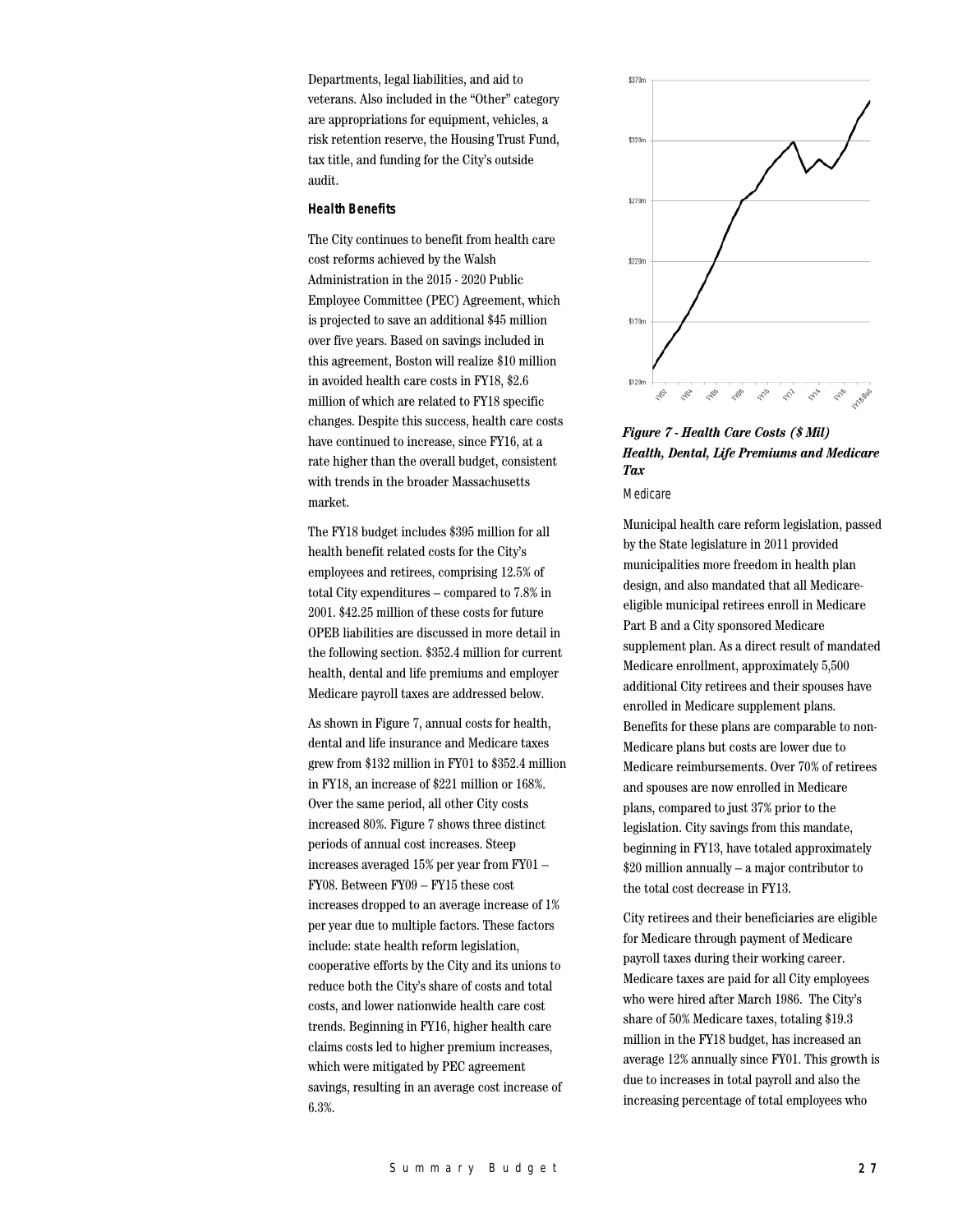were hired after March 1986 and are impacted by the tax. Because more Medicare eligible employees are now retiring, the percentage of all retirees enrolling into Medicare plans will continue to increase.

# Health Care Costs (\$ Mil)

**Health, Life, Dental, Medicare Tax**

| <b>Fiscal</b>     | Total   | \$         | %      |
|-------------------|---------|------------|--------|
| Year              | Cost    | Change     | Change |
| <b>FY08</b>       | \$270.6 | \$20.9     | 8%     |
| <b>FY09</b>       | \$278.8 | \$8.1      | 3%     |
| <b>FY10</b>       | \$296.1 | \$17.3     | 6%     |
| <b>FY11</b>       | \$308.0 | \$11.9     | 4%     |
| <b>FY12</b>       | \$318.9 | \$10.9     | 4%     |
| <b>FY13</b>       | \$293.3 | $-$ \$25.5 | -8%    |
| <b>FY14</b>       | \$304.4 | \$11.1     | 4%     |
| <b>FY15</b>       | \$296.5 | $-57.9$    | -3%    |
| <b>FY16</b>       | \$312.2 | \$15.7     | 5%     |
| FY17*             | \$336.3 | \$24.0     | 8%     |
| FY18*             | \$352.4 | \$16.1     | 5%     |
| *Dudaot Estimatos |         |            |        |

\*Budget Estimates

## *Table 2*

#### Number Healthplan Subscribers Feb 2017

| Healthplan | Active | Retiree | Total  |
|------------|--------|---------|--------|
| Indemnity  | 833    | 970     | 1.803  |
| <b>HMO</b> | 14.244 | 2.541   | 16.785 |
| Medicare   |        | 11.270  | 11.271 |
| Total      | 15.078 | 14.781  | 29.859 |
| Table 3    |        |         |        |

# City - Union Partnership

Assisted by 2011 Municipal Health Care Reform, the City adopted MGL Chapter 32B S.19 and began working closely with its thirty six unions, as represented through the Public Employee Committee (PEC), in making health care changes. Through the City and PEC's two coalition bargaining agreements signed in 2011 and 2015, City employees and retirees are now paying a higher share of total health care costs through increased premium share and higher co-pays for office visits and pharmaceutical costs. The City's share of total costs for its most popular non-Medicare health plan reduced from approximately 82% in FY11 to 77% in FY18. This is still higher than the estimated 69% employer share for a state employee enrolled in the Group Insurance Commission (GIC). Today, the City's total annual health care costs are estimated to be over \$26 million lower than they would have been if not for these changes.



#### *Figure 8 - FY18 Healthcare Cost Sharing*

In FY15, the City and the PEC entered into their second agreement, which is projected to reduce projected costs by approximately \$45 million over five years. This most recent agreement is unique because it includes not only a continued increase in member cost share, but also multiple other approaches to containing total costs for both the City and members, including:

- Competitive bidding and refinement of the City's health plan options. After the elimination of a costly indemnity plan in FY12 saving several million dollars annually, non-Medicare health plan options were further reduced in FY16 to three plans: one PPO (Indemnity) with an open provider network and two HMO managed plans with a local provider network. Savings of over \$1 million dollars per year in administrative fees were realized from this change which is shared by both employees and the City. Also, effective July 1, 2017 the City's most expensive Medicare Plan, Master Medical, will be closed to new enrollment and ultimately replaced with an alternative BCBS Medicare product.
- The FY15 PEC agreement continued to prioritize funding of health care costs through self-insurance wherever possible. In FY13 the City began self-insuring most of its health plans, reducing total costs by over \$10 million per year.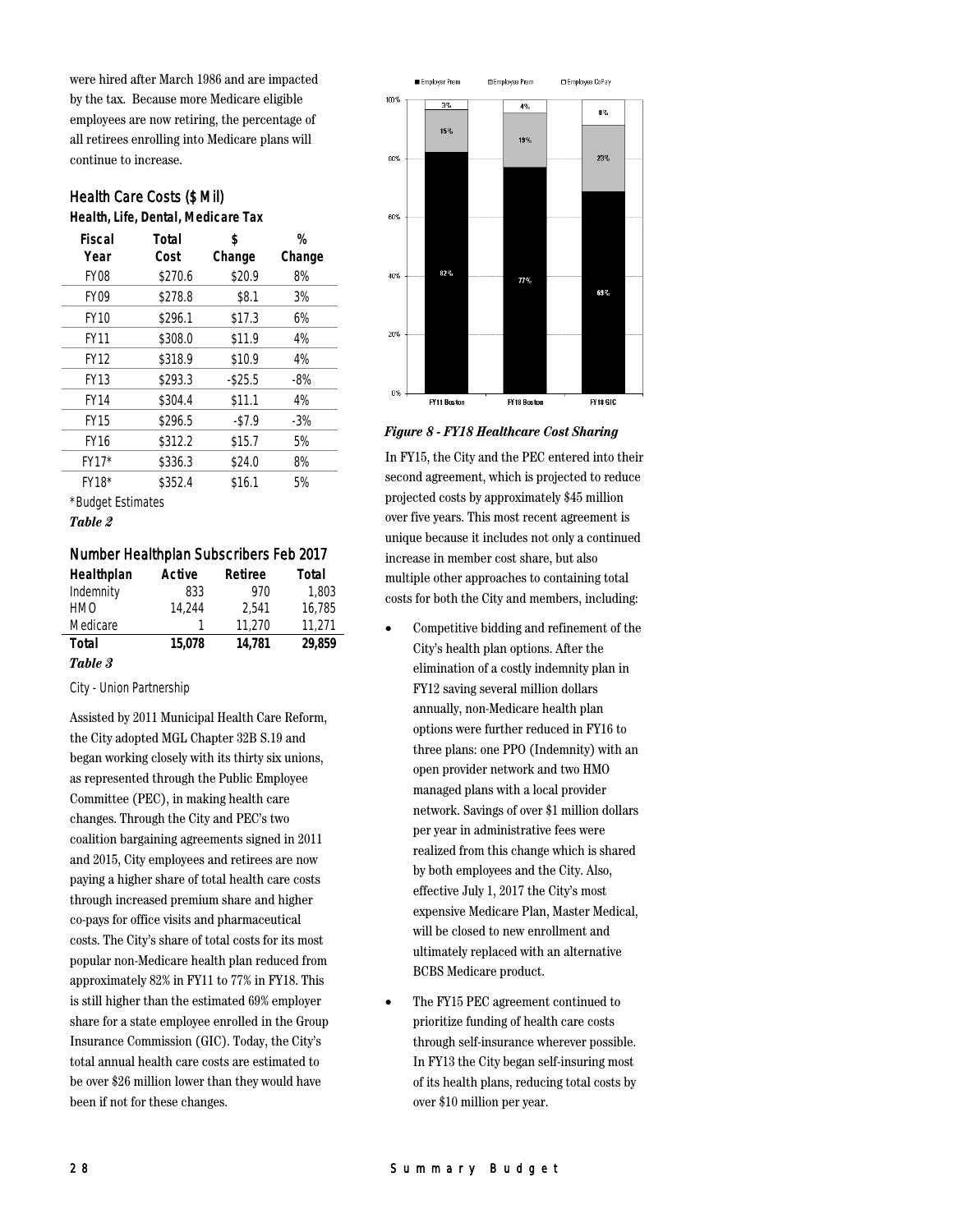In FY16, the City and the PEC began analyzing options for more cost effective management of the City's prescription benefits which now total roughly \$100 million per year for all plans. As a result, a new Medicare product will be offered that includes a lower cost Medicare prescription drug plan, which is projected to save the City \$2.7 million per year when implemented. The City and PEC will also continue to analyze options for carving out prescription drug management through a separate contract, as well as rebidding of the City's six Medicare plans.

#### Health Claims Trends

Nationally, lower health claims costs contributed to lower premium increases from FY11 – FY14, which were followed by higher premium increases in FY16 and FY17 largely due to higher pharmaceutical costs. The City is limited in its ability to influence the multiple causes behind health care cost swings, which can include increasing medical provider charges, an aging population, overuse of certain services, and high utilization of more expensive hospitals.

#### **Other Post-Employment Benefits (OPEB)**

Similar to pensions, employees earn postemployment health care and life insurance benefits (OPEB) over their years of active service, with those benefits being received during retirement. The City, including the Boston Public Health Commission (BPHC), has an unfunded liability for these benefits of \$2.26 billion, as of the most recent independent actuarial valuation on June 30, 2015. The size of this liability is largely influenced by changes to retiree health benefits, the City's annual additional contribution to fund the liability, and the discount rate assumed.

While the City is required by law to make an annual contribution toward reducing its unfunded pension liability, there is no such requirement for retiree health and life insurance benefits. In FY08, the City followed new Governmental Accounting Standards Board (GASB) requirements to identify and disclose this estimated liability, and also began voluntary annual allocations to fund the

liability. Annual allocations are retained in an irrevocable Trust Fund, authorized through the City's acceptance of M.G.L. Chapter 32B section 20. As of December 31, 2016 the Fund had a balance of \$437 million.

The FY18 budget again dedicates \$40 million toward reducing the City's long term other postemployment benefits (OPEB) liability. These fiscally responsible actions are critical to the Walsh Administration's prudent financial management policies, which have contributed to the recent affirmation of Boston's triple A bond rating.

The Annual Required Contribution (ARC) for the City to significantly reduce the OPEB liability over a 30 year period is projected at \$184.9 million in FY18, as shown in Table 4. \$172.2 million (93%) of this amount will be funded through a combination of pay-as-you-go benefit payments for current retirees (included in health care costs discussed in previous section), a \$40 million FY18 allocation by the City to the Trust, and an additional \$2.25 million deposit by the BPHC into the Trust.

# FY18 Annual Required Contribution (ARC) to Reduce OPEB Liability Over 30 Years

| <b>Total ARC</b>                 |         | \$184.9  |      |
|----------------------------------|---------|----------|------|
| Projected Benefit<br>Payments    | \$130.0 |          |      |
| <b>FY18 Annual</b><br>Allocation | \$42.3  |          | %ARC |
| <b>Total FY18 Payments</b>       |         | \$172.2  | 93%  |
| <b>Difference</b>                |         | (\$12.6) |      |
| \$ in millions                   |         |          |      |
|                                  |         |          |      |

#### *Table 4*

As discussed later, the City is on track to fully fund its pension liability in 2025. The City then plans to redirect previous annual pension contributions to further reduce the unfunded OPEB liability, with a goal of fully funding the OPEB liability in 30 years.

#### **Energy Management**

In FY18, department energy budgets total \$49.1 million with electricity costs making up 53% of the budget, natural gas costs making up 26% of the budget and gasoline/diesel comprising 9% of the budget. The remaining 12% of the budget funds water and sewer, steam, and heating oil.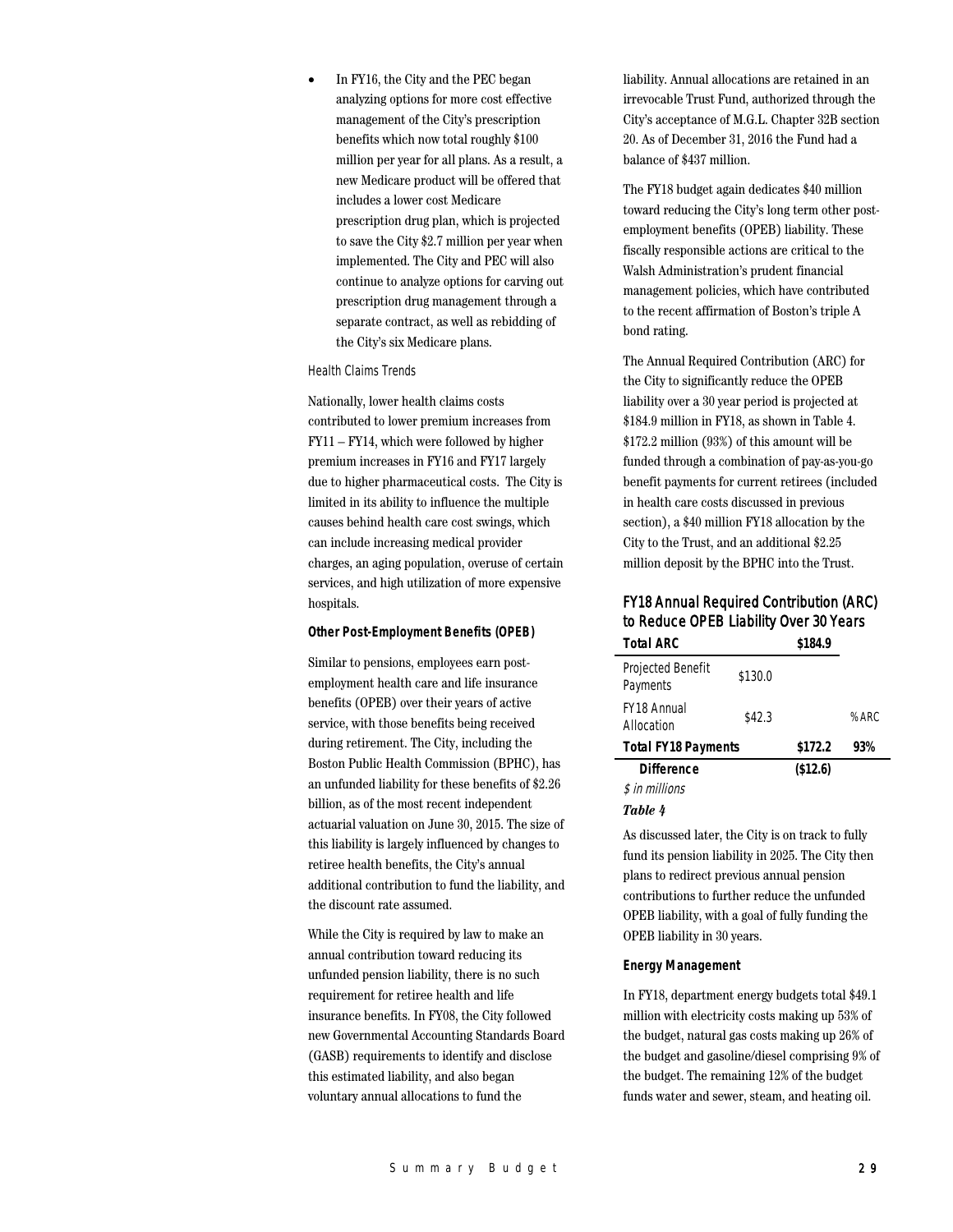Since 2014, the City has performed 18,551 streetlight LED retrofits. The FY18 Budget reflects an avoidance of 33.6 mWh, or \$5.8 million in energy costs, directly attributable to this work.

In FY18, the Walsh Administration plans to make energy efficiency improvements to City buildings, under an initiative entitled "Renew Boston Trust". This initiative aims to bundle municipal energy efficiency renovation projects and capture the resulting financial savings. The City plans to finance the program with general obligation bonds payable with the financial savings resulting from reduced energy consumption. The City expects to implement the program through contracts with energy service companies (ESCOs). The contracts will include performance guarantees to ensure the energy savings produced will sufficiently offset anticipated debt service costs.

The City utilizes a cloud-based Enterprise Energy Management System ("EEMS") to track and control energy use. EEMS allows the City to monitor and report on the energy consumed by its 314 buildings, other fixed assets, and vehicle fleet. This enables the City to maximize energy savings from opportunities that require realtime feedback, such as electricity peak shaving. The City also utilizes EEMS to meet its public reporting obligations under the Building Energy Reporting and Disclosure Ordinance.

The City's electricity requirements have been met by third-party commodity supply contractors since March 2005. To date, the amounts the City has paid to its third-party electricity suppliers have been less than the amounts it would have paid if it had continued to accept default electric service from its local distribution company, Eversource, formerly known as NSTAR – Boston Edison.

#### **Appropriations**

The combined appropriations for City Departments, the Public Health Commission (PHC) and the School Department (BPS), and non-departmental appropriations as shown in the FY18 Budget Summary have increased by 4.01 from the FY17 appropriations.

Of that growth, Boston Public Schools is increasing by \$40.3 million (4%) with a \$1.061 billion appropriation and \$20 million collective bargaining reserve. Boston's total investment in education is growing by \$57.8 million (4.8%), including BPS and the City's Charter School Assessment.

City Services such as Police, Fire, Public Works, Housing and Public Health are projected to increase by a total of \$56.5 million (4.4%), including funding reserved for collective bargaining. Public safety costs are rising by 3.5% in FY18. Streets cabinet departments, Public Health Commission and 38 other departments are increasing by an average of 2.1%. Seventeen of these departments will see a reduction in their appropriation in FY18. Funding for City collective bargaining costs are centralized in a \$27 million collective bargaining reserve. In addition, health insurance costs are projected to increase by \$10.6 million (5.2%), even after achieving health care cost containment savings.

The FY18 Recommended Budget continues and expands upon a number of savings initiatives launched under Mayor Walsh's Administration such as health care cost containment reforms, reducing overtime, inactivating vacant positions, and reducing energy consumption. It is only through continued tightening within City departments that the City will be able to afford new and expanded investments after reserving for costs associated with collective bargaining, being assessed for its increasing charter school costs, funding its pension obligations, and paying its debt service.





The departmental appropriations are shown in the General Fund Appropriation by Cabinet table.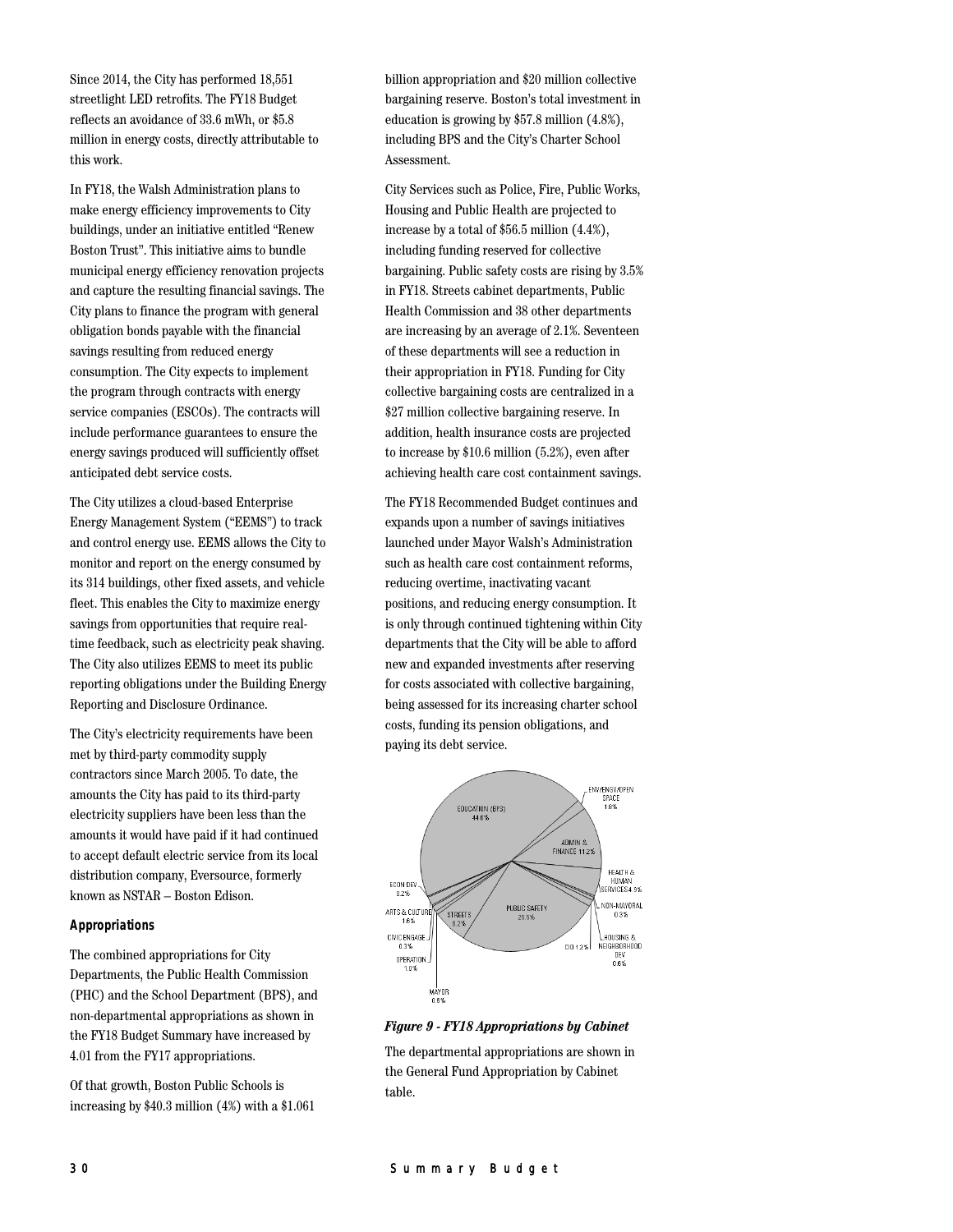Departmental appropriations can also be viewed by cabinet, to better reflect the overall policy priorities and trends by service area.

In FY18 some programs have transferred between departments. Details of these changes are described below in each of the cabinet sections.

#### Mayor's Office

The overall FY18 budget for the Mayor's Office Cabinet will increase 4.6% over FY17. The cabinet is made up of the Mayor's Office, the Election Department, the Law Department, and the Office of Women's Advancement.

The Mayor's Office is increasing 2.9% in FY18 due to investments in the Diversity Office, the Mayor's Office of New Urban Mechanics, and Education Office. Additional resources for the Diversity Office will fund a proactive recruitment campaign that includes a series of job fairs and an enhanced matching tool for potential applicants and postings. The budget for the Diversity Office will also support an internal employee development program to help employees achieve an undergraduate degree tuition-free, by partnering with local universities.

The Election Department budget will decrease 1.9% in FY18. This decrease includes reductions related to early voting requirements, applicable in FY17 but not FY18, and some additional costs in FY18 related to municipal elections.

The Law Department budget is increasing by 10.9% with the addition of staff to the department as part of a budget neutral, multidepartment consolidation of legal services. Legal staff will be transferring to Law from the Public Facilities and Police Departments.

#### **Operations**

The budget for the Operations Cabinet is declining by 5.3%, largely due to a change in the accounting for security personnel paid for with external resources and the tightening of utilities budgets.

The Public Facilities department budget will be decreasing by 2.7%. The departmental budget reduction is due to legal staff transferring to the Law Department as part of a larger legal services consolidation. The City's Public

Facilities Department will also create a new schools unit to take on school construction responsibilities from Boston Public Schools as part of the *BuildBPS* ten-year Educational and Facilities Master Plan. This reform will consolidate resources and expertise that are currently fragmented and allow Boston to modernize Boston's public school infrastructure. Because the move will occur partly through the fiscal year, the Boston Public School's budget includes the funding for the unit, which it will provide to the Public Facilities Department through a chargeback.

Due to a change in the accounting for security personnel charged to outside entities, the Property Management Department's budget will decrease by 6.4%. In addition, utilities budgets throughout City departments, including Property Management, tightened in FY18. Two additional graffiti buster positions were added in FY18 to respond to increased demand for graffiti removal as highlighted as part of CityScore program. The Property Management Department will also be responsible for the care and maintenance of the new trees on City Hall Plaza, as a result of an agreement with the MBTA.

#### Civic Engagement

The FY18 budget for the Civic Engagement Cabinet will increase by 0.9% to fund four additional full time call takers in the Boston311 call center. The FY18 investment will allow Boston311 to increase their level of service and maintain a high quality customer service experience for Boston residents. In addition, in FY18 Boston311 will continue implementing engagement efforts with non-English speaking residents of Boston and centralizing the translation and interpretation services within Boston311.

#### Arts & Culture

In FY18, funding for the Arts and Culture Cabinet will increase by 4.2%. The FY18 budget continues groundbreaking arts investments made in FY17 that are key to implementing *Boston Creates,* the City's cultural plan, through the planned use of \$1.7 million in Boston Planning and Development Agency funding over two years.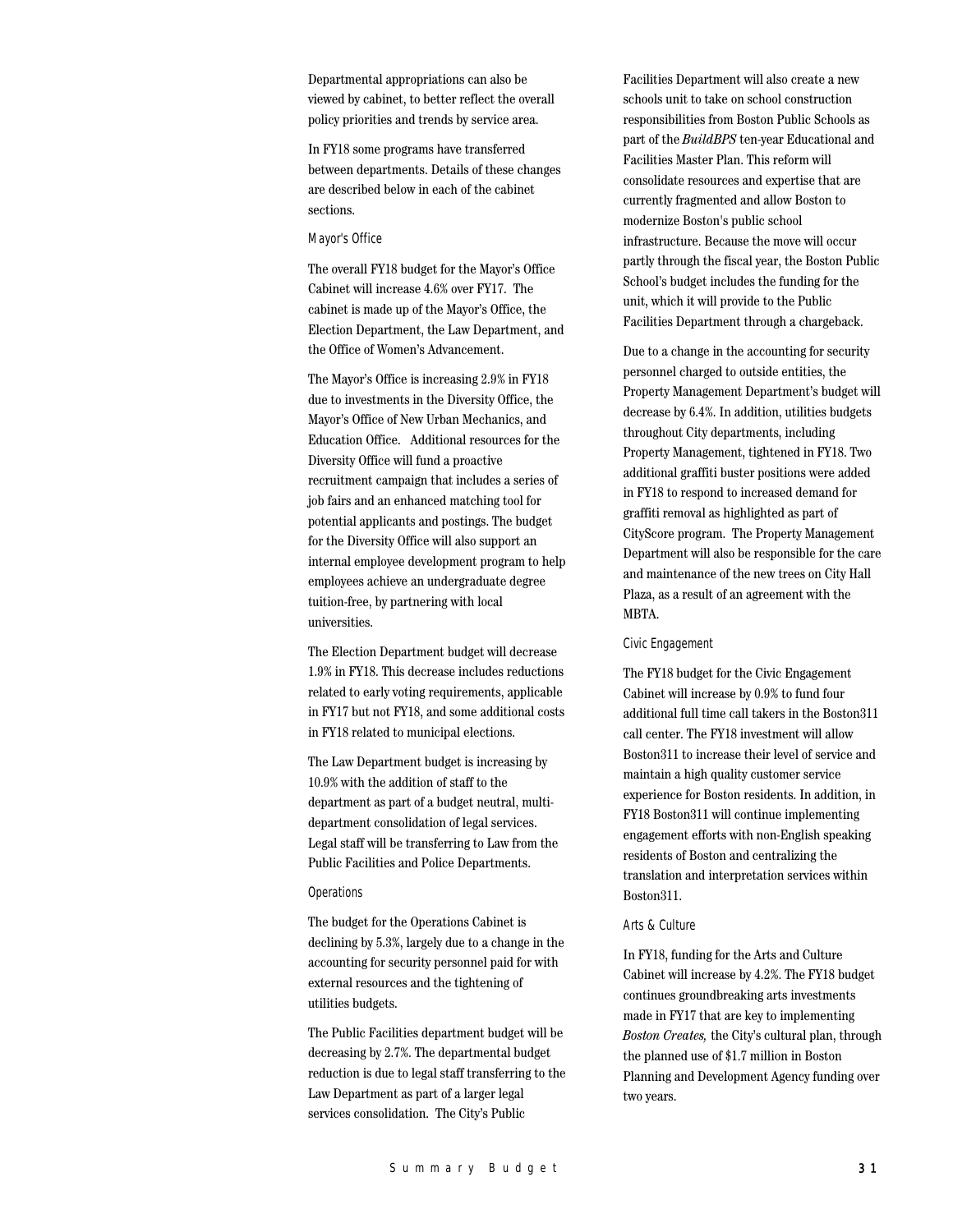Funding continues for Boston AIR (Artists in Residence), with the goal of injecting creative problem solving into municipal processes. The City will support individual artists through direct grants to Boston artists, awarded through a competitive process. Finally, Boston will continue to fund an Artist Resource Desk dedicated to helping artists and arts sector employees find the resources and assistance they need for their creative projects.

The Boston Public Library (BPL) will see a 4.4% increase in FY18. The Library will be opening a Chinatown location as part of the City's continued effort to provide services, meeting places and learning centers to neighborhoods. The Library will also provide additional security and custodial services to improve the overall experience for patrons. Finally, the Library will achieve savings in FY18 through the elimination of long-term vacant positions.

In addition to the FY18 general fund budget, the BPL sees continued support from a variety of external funds. These sources include the Commonwealth of Massachusetts, Associates of the Boston Public Library, Norman B. Leventhal Map Center, the City-Wide Friends of the Boston Public Library, and each branch friends group. These sources are crucial to the operations of the Library, as they support a variety of different initiatives.

#### Economic Development

The Economic Development Cabinet includes the Office of Economic Development, Consumer Affairs & Licensing, and the Office of Tourism. Overall, the Cabinet will see a 2.4% decrease in FY18 compared to its FY17 appropriation, largely based on ongoing efficiencies at Consumer Affairs and Licensing following the absorption of the Licensing Board in FY17, and the elimination of long-term vacant positions in the cabinet.

With the transfer of the Neighborhood Business Services Program to the Office of Economic Development in FY17, the Office of Economic Development's budget has remained stable, with a 0.5% increase in its FY18 appropriation over FY17.

The Office of Economic Development continues to focus on increasing accessibility for all

Bostonians to share in and benefit from the economic expansion in Boston. As a result, in FY17, the City updated an ordinance to increase the percentage of Bostonians, residents of color, and women working in the construction industry. In an effort to extend Boston's reach and presence in the international community, the Office of Economic Development has created an international partnerships position that will work closely with the Tourism Office to forge, foster and maintain Boston's relationships with international cities.

In an effort to streamline government and ensure the most efficient delivery of services, two departments with similar missions the Consumer Affairs and Licensing Department and the Licensing Board were consolidated into a single department in FY17. Savings from this consolidation led to a 5.1% reduction for the department's budget.

The Office of Tourism's operating budget will decrease in FY18 by 5.3% with the transfer of resources to the Office of Economic Development to create the new international partnerships position.

#### Education

The FY18 Boston Public Schools (BPS) budget will increase by \$29.2 million, or 2.8%, from the FY17 appropriation. Additionally, a reserve for BPS collective bargaining units will increase by \$11 million. This will bring the total BPS increase to \$40 million, or 3.8%, once the next round of collective bargaining agreements are negotiated. Funding directed to schools will increase by almost 4%, even before the largest driver of BPS costs, employee collective bargaining increases, are negotiated.

In FY18, Boston Public Schools is proposing to make important research-backed investments to close the achievement gap. Boston is investing \$14 million to give 15,000 students, from kindergarten through 8th-grade, 120 additional hours of learning time — or the equivalent of 20 more school days a year. By strengthening BPS's commitment to Excellence For All, more students in the fourth and fifth grade will receive the same rigorous instruction and enriched learning opportunities as those in Advanced Work Class (AWC). Boston is also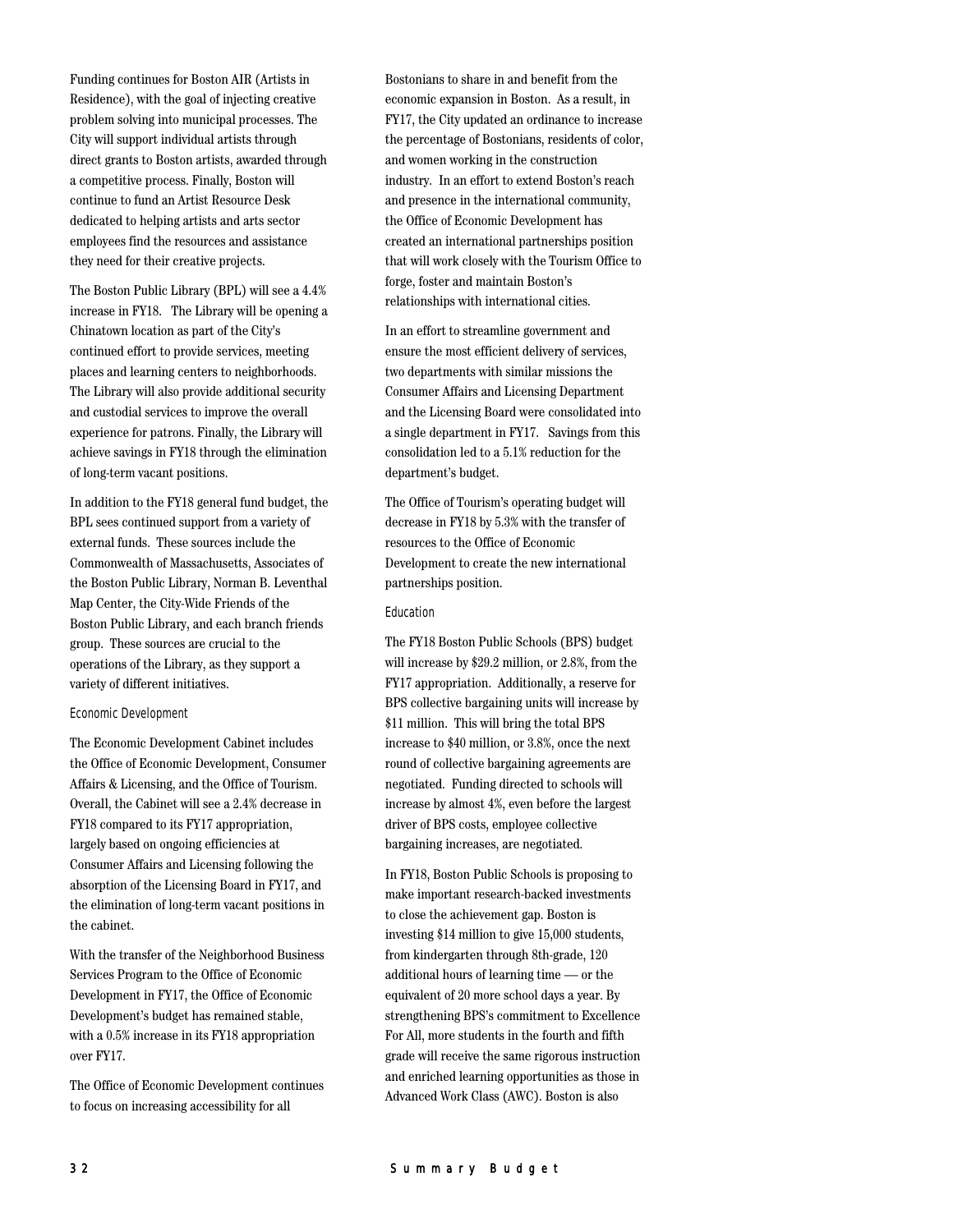making a strategic \$1.2 million investment to support 3,000 BPS students identified by the district as experiencing homelessness.

Finally, BPS will be providing lower performing schools with a wide-range of differentiated supports, with a total investment of over \$16 million. This includes a new \$1.25 million reserve focused on supporting low level 3, 4, and 5 schools with declining enrollment. (See the Education chapter of this volume for more details.)

#### Environment, Energy & Open Space

The Environment, Energy and Open Space Cabinet which, includes the Environment Department, the Inspectional Services Department, and the Parks and Recreation Department, will see a 4% increase in FY18.

In FY18, there is a 12.8% increase in the Environment Department's budget, which is due in part to a position transfer to support the Renew Boston Trust energy efficiency program, and the addition of funding for a natural gas leaks regulatory support services contract required to implement the recently enacted Ordinance Related to Management and Elimination of Natural Gas Leaks. In addition, the Environment Department will add a new preservation assistant to reduce wait times for processing of Landmark Commission permits.

In FY18 the Inspectional Services Department will see an increase of 1% with the addition of five additional building inspectors to meet growing demand for commercial and residential building inspections. This increased inspection capacity will reduce wait time for residents and developers. The budget also benefits from the completion of equipment lease payments and the removal of a number of one-time investments from FY17.

The Parks and Recreation Department will see a 5% increase in its FY18 budget with increased personnel costs related to collective bargaining. Also starting in FY18, Boston will invest in a rotation of small ball field renovations at neighborhood ball fields to keep them safe and playable. Between major ball field renovations, problems such as holes in batters' boxes and unleveled fields can build up due to consistent usage and this new program will reshape the

infields to the appropriate condition. This investment will allow the Parks Department to aerate, edge, top dress, seed, and level ballfields every 5-7 years on a rotating basis. In addition, the Parks Department will invest in pruning and maintaining large trees in parks throughout the city.

In FY18, the City will expand its initiative to reduce overtime to the Parks Department. To achieve \$200,000 in savings, the Parks Department will reduce their overtime hours by 14% from FY16 levels.

#### Administration & Finance

The Administration & Finance (A&F) Cabinet contains the central departments responsible for the City's administration and stability. Boston has been recognized for its strong financial policies and practices and sound management of both its human and financial capital. The cabinet will see a 4% increase in FY18, with the five city departments within the cabinet decreasing their budgets. Budget increases for two central appropriations in the cabinet, including Health Insurance and Medicare, account for most of the increase in the cabinet's budget.

The A&F cabinet has also budgeted resources in FY18 to continue the successful program of independent operational audits, and to pursue revenue maximization.

In FY18, the Office of Budget Management will initiate a citywide review of collections. The City will also work to maximize federal health insurance reimbursements and revenue recovery efforts.

Health & Human Services

Overall, the FY18 appropriation for the Health & Human Services Cabinet will increase by 2.3%. The cabinet's work to promote the health and well-being of the City's residents, particularly its most vulnerable, is essential to creating a thriving, healthy, and innovative Boston.

Boston Centers for Youth and Families' (BCYF) \$25.5 million FY18 budget, increasing 1.1% from FY17, supports the activities of 36 community centers. The FY18 budget includes \$50 thousand to upgrade telephone systems at 8 of these centers. Due to a FY17 cost-neutral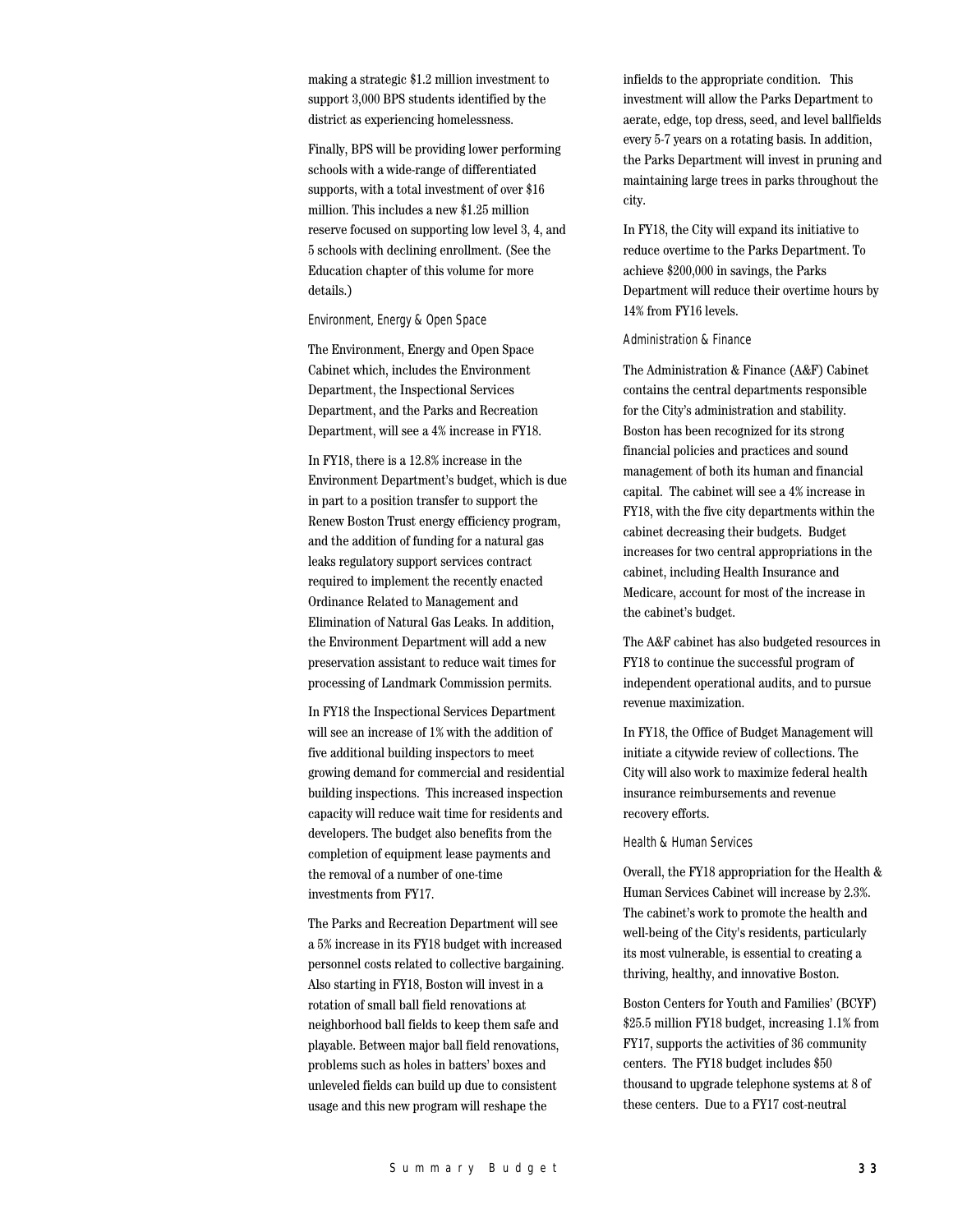reform to expand community center hours, five community centers operate seven days per week and another 17 operate six days per week, providing sports, fitness, education, health, childcare, and senior recreation programs to residents of all of the City's neighborhoods. The Department's budget also provides grants to local nonprofits supporting after-school youth activities, sports, and academic study programs. In FY18, Health and Human Services will move forward on the design of the Boston OneCard to provide a source of identification for residents who may not hold a traditional form of ID, such as a driver's license. The Department's Office of Food Initiatives also plans to work with the State on the expanded Bounty Bucks program, which supplements the cost of fresh fruits and vegetable to low-income residents at local farmers markets.

The Boston Public Health Commission (BPHC) serves as the City's health department and provides:

- emergency medical services (EMS);
- substance abuse prevention and treatment programs;
- community health programming;
- infectious disease surveillance;
- shelter, food, and advocacy for homeless individuals; and
- home and school based health services for children and families.

In FY18, PHC's appropriation will increase by 2.7%, with investments targeting important areas of the city's public health system: emergency medical services (EMS), homelessness, and addiction services. Unlike most City departments, BPHC's appropriation includes health insurance, pension and othmer post-employment benefits (OPEB).

In FY18 PHC will double the capacity of the Mobile Sharps Team to pick up more improperly discarded hypodermic needles due to an increase of requests submitted through 311 program.

In FY18, the City will launch a Community Assistance Team, a data-driven initiative to pursue a more agile and proactive response to emergency services. Under this model, EMS will deploy four additional EMTs in non-transport vehicles to triage inefficient ambulance call types in Downtown Boston as well as the Recovery Road area. The FY18 budget also includes additional resources for BPHC's PAATHS (Providing Access to Addictions Treatment, Hope and Support) Program to extend hours to evenings and weekends. This investment builds on the FY17 launch of 311 for Recovery Services, the City of Boston's new hotline support system designed to help people struggling with substance use and addiction to access recovery resources.

As a response to federal funding cuts, the City will provide additional resources to BPHC to ensure that their homeless shelters continue to operate 24/7. Moreover, in recognition of the U.S. Department of Housing and Urban Development's "Housing First" approach to ending chronic homelessness, the FY18 budget will support rapid rehousing programs that focus on helping households obtain permanent housing as quickly as possible.

The FY18 budget for the Boston Office of Veterans Engagement, Transition, and Services (Boston VETS) includes a \$30,273 increase over FY17 budget. In FY17, Boston VETS established and implemented Operation Thank a Vet, a monthly volunteer door- knocking campaign to reach every Veteran that calls Boston their home. Volunteers have knocked on over 3,000 doors and have personally engaged close to 1,000 Boston veterans, sharing information about resources and services available to them at the City. In FY18, the department plans to expand the campaign and reach all 22,000 Boston veterans.

The budget for Youth Engagement and Employment will increase by 4.5% in 2018 based on a full year of funding for the 2017 minimum wage increase for the summer and school year jobs. Funding will continue to support a successful partnership with community-based organizations and, when combined with anticipated state funds, provide an estimated 3,300 summer jobs. The department will also work year round to support youth through the Mayor's Youth Council and provide for 500 school-year jobs.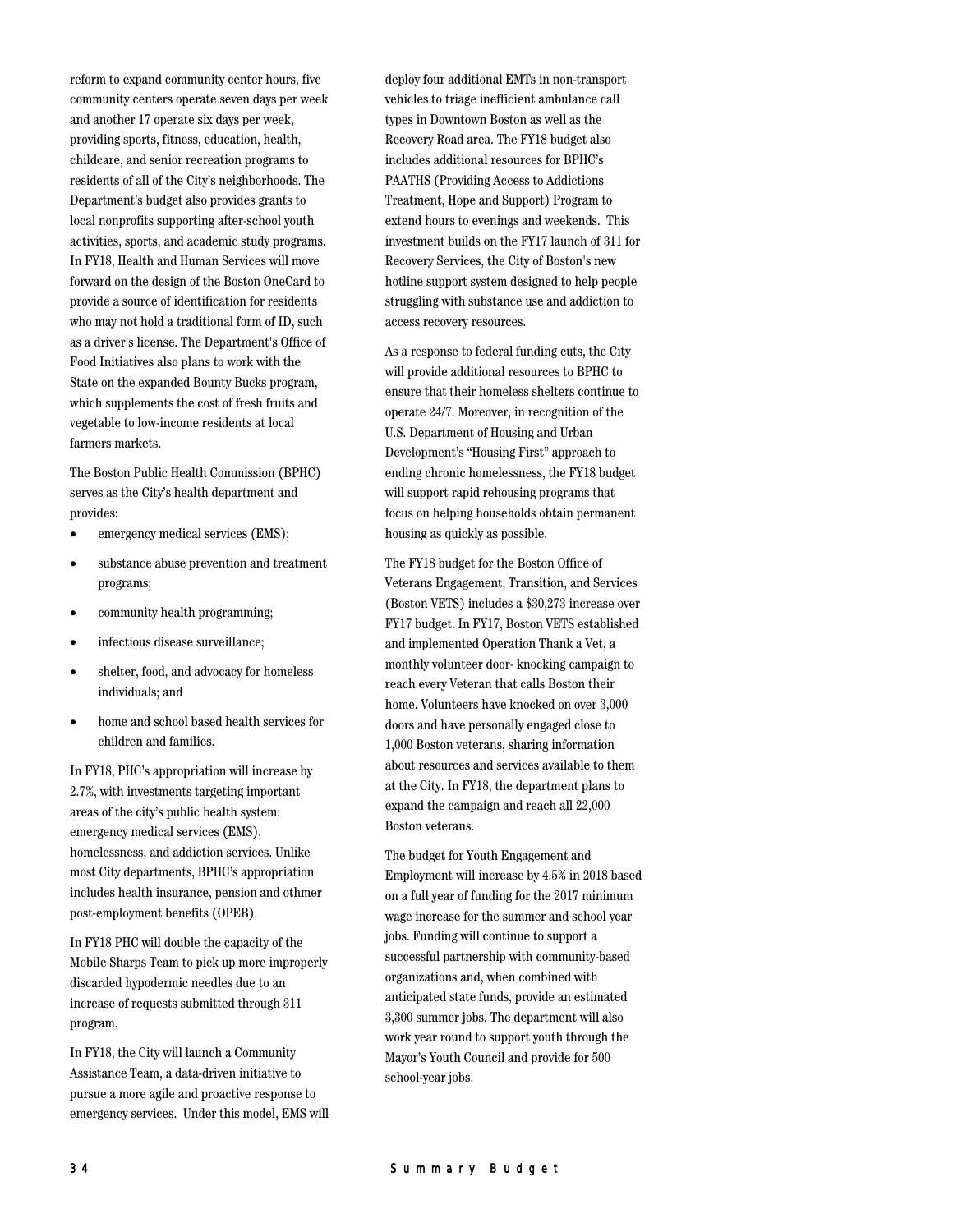#### Housing and Neighborhood Development

Excluding the one-time payment to the Boston Housing Authority in FY17, the FY18 budget for the Housing and Neighborhood Development Cabinet will increase by 1.3% reflecting Department of Neighborhood Development (DND) investments in *Boston's Way Home*, the City's plan to end chronic and veteran homelessness, and in the Office of Housing Stability.

Through *Boston's Way Home* and the Boston Homes for the Brave initiative, Boston has housed 842 homeless veterans since July 2014. Because of its commitment to ongoing investments in housing and services, Boston maintains the lowest rate of unsheltered people experiencing homelessness among all major US cities, and the lowest rate of unsheltered homelessness among individuals with chronic patterns of homelessness.

To support *Boston's Way Home*, the FY18 budget includes an increase of \$150,000 in federal funds to provide support services for veterans not eligible for VA programs. In addition, \$50,000 in federal funds will be used to modify the Homebuyer Financial Assistance Program to provide down payment assistance to veterans who may not be eligible for the City's programs under current rules.

In FY18, \$75,000 will be invested in the Office of Housing Stability to enhance initiatives, including offering training for both landlords and tenants, developing a tenant orientation guide, and funding families in need of emergency placement. Since July 2014 a total of 2,521 households have been able to retain their housing as a result of City services such as foreclosure and eviction prevention.

The FY18 budget continues Boston's annual \$7.25 million general fund investment in housing. This amount includes a line item used exclusively for elderly housing production. The elderly housing investment was first introduced by Mayor Walsh in FY16. Combining these general fund dollars with federal grants, state grants, and developer fees allows the City to leverage a wide variety of sources to invest in the creation and preservation of affordable housing citywide, a key to reaching targets

outlined in Mayor Walsh's *Housing a Changing City: Boston 2030*.

To solve the challenges of creating middle income housing in Boston, Mayor Walsh created the Housing Innovation Lab in 2015. The lab's work has led to the adoption of Boston's first density bonus program, which will yield hundreds of privately financed affordable housing units; the launch of a compact living development competition on City-owned vacant land; and support for an accessory dwelling units policy. As grant funding for this program is exhausted, the City will invest \$97,500 in general funds to maintain the operation in FY18.

The FY18 Budget projects that DND will receive over \$62 million in external funds from federal and state grants, as well as revenue from certain developer fees. Although proposed federal budget cuts raises questions about future levels of funding for Community Development Block Grant (CDBG) and HOME Investment Partnership, this budget assumes that DND will continue to receive these recurring federal entitlement grants, which provide funding for a variety of neighborhood development activities as well as competitive grants such as the Continuum of Care (CoC) program. The City will advocate that these critical programs are maintained in the federal budget. Additionally, the City uses the funding from the Inclusionary Development Fund to support the creation of affordable housing citywide.

#### Information & Technology

The Department of Innovation and Technology (DoIT) will see a 1.3% increase over its FY17 appropriation. The FY18 budget invests in cybersecurity and technologies that will allow DoIT to work more efficiently. As part of the City's efforts to implement smart savings initiatives, DoIT will reduce contractor costs without reducing service.

In FY18, DoIT will launch a new Digital Equity Pilot Grant Program to explore ways to address digital equity gaps in the City of Boston. Roughly 15% of Bostonians lack internet access at home. This limits access to educational, employment, and civic engagement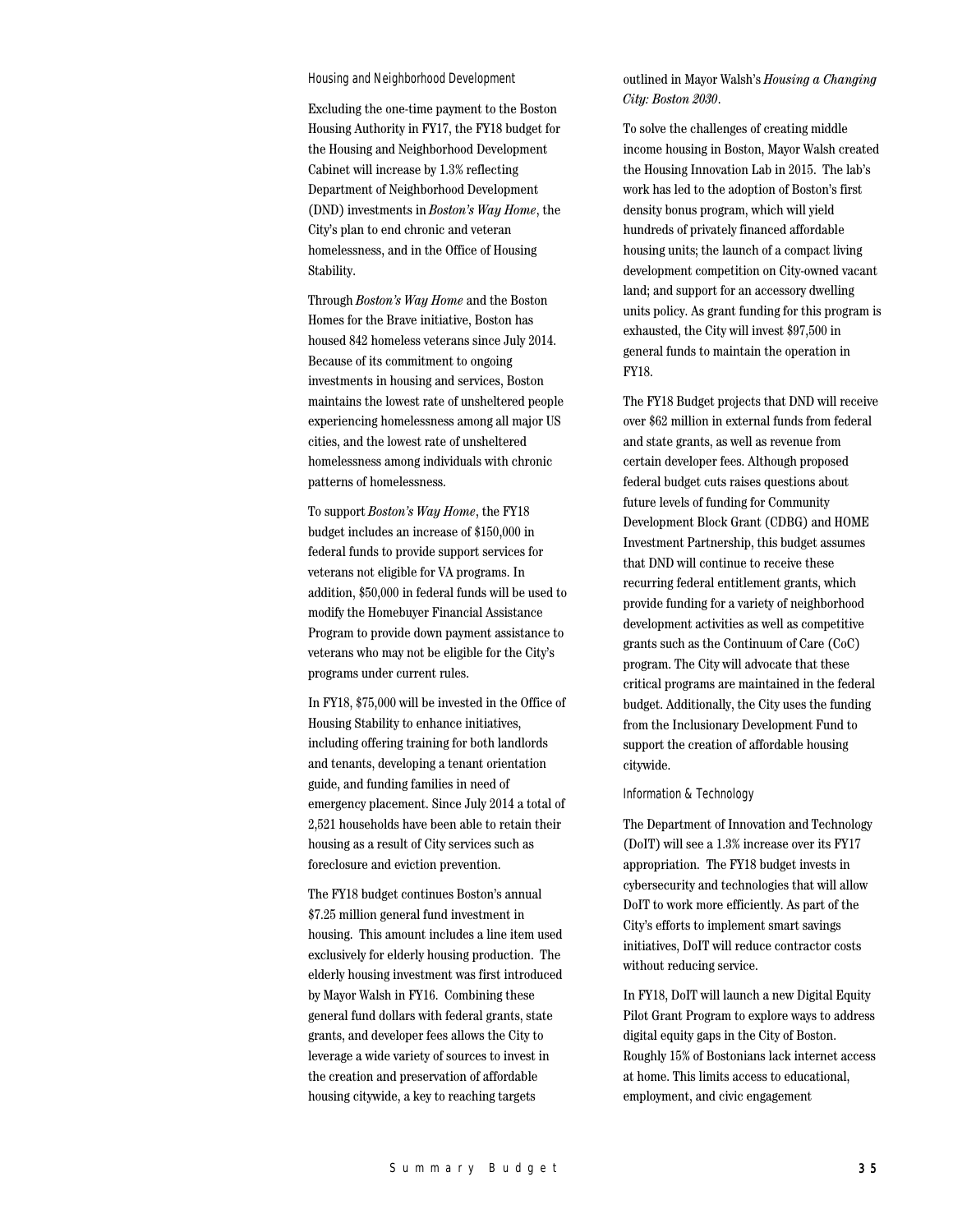opportunities. By providing seed funding for programs that help get more people online, the City hopes to identify promising strategies that can attract outside funding and help create a City where everyone has the tools and skills they need to succeed in the 21st century.

## Public Safety

The Public Safety Cabinet, which includes the Police Department, the Fire Department, and the Office of Emergency Management, is growing by 3.5% in FY18 over FY17 appropriations. This is primarily driven by the shift of 75 firefighters from a SAFER grant onto the City's operating budget, contractual increases from collective bargaining agreements, and acceleration of the upcoming Police recruit class.

The Police Department's budget will increase by 2.6% increase over the FY17 appropriation. Due to a commitment by the Police Department to reduce overtime hours the department is projected to avoid over \$10 million in costs related to overtime. Included in the FY18 budget is a replacement class recruit police officers.

Building on the success of recruiting a diverse police cadet class in FY17, the FY18 budget adds another class, for a total of about 60 cadets. This addition of 20 cadets provides a stable pipeline of diverse young people for future police officer classes. The FY18 budget includes the first Detectives exam since 2011, allowing the department to fulfill its contractual obligations while refreshing the list of qualified candidates. The department will continue to focus on technological improvements: the body worn camera pilot will be extended, prior increases to existing camera maintenance have been continued, and the third year of the department wide, \$56 million radio replacement project will begin. In addition, the City will replace lost grant funding for a Domestic Violence Coordinator position in the FY18 budget. The department will also transfer 5 legal staff to the Law Department as a part of a multi-department consolidation of legal services.

The Fire Department budget will increase substantially by 5.1% in FY18 over FY17, largely driven by moving 75 firefighters from the SAFER grant to the operating budget in the fall of 2017 as the grant expires. The FY18 operating budget also invests in five new fire apparatus, complemented by an additional eight on the capital plan, as part of the fire apparatus replacement plan launched in FY17. Also reflected is the Mayor's priority of firefighter health and safety: additional funds for sharps disposal boxes are included as well as \$500,000 for a pilot program to provide industrial cleaning to firehouses to eliminate potentially carcinogenic compounds. Similar to the Police Department, the Fire Department budget continues to aggressively manage their overtime, for a projected \$2.5 million in costs avoided in FY18. The budget contains a new firefighter recruit class, intended to replace retirees in order to ensure appropriate staffing levels.

The Office of Emergency Management budget represents decrease of 0.1%, which is the result of contractual savings.

#### Streets

The overall Streets Cabinet budget will increase by 2.6% in FY18. This increase reflects targeted investments in basic city services, continued cost avoidance from reduced overtime and longterm vacant position elimination, and contract escalation in line with inflation.

The Public Works Department's FY18 budget is 2.6% above FY17 with increased personnel costs related to collective bargaining. In an effort to enhance service levels for Boston's neighborhoods, the FY18 budget includes in additional resources for the hokey program, in which hokeys (street cleaners) patrol neighborhoods, empty out litter baskets and pick up trash around the City. This investment will fund an additional six full time hokeys, allowing the department to staff one hokey in each of Boston's ten Public Works Districts. The Public Works Department will also purchase two large street sweepers that will be operated by City staff and achieve savings by reducing reliance on outside street sweeping contractors. In FY18 two additional yard waste pickup days will be added to the collection calendar based on increased constituent need. The Public Works Department will also continue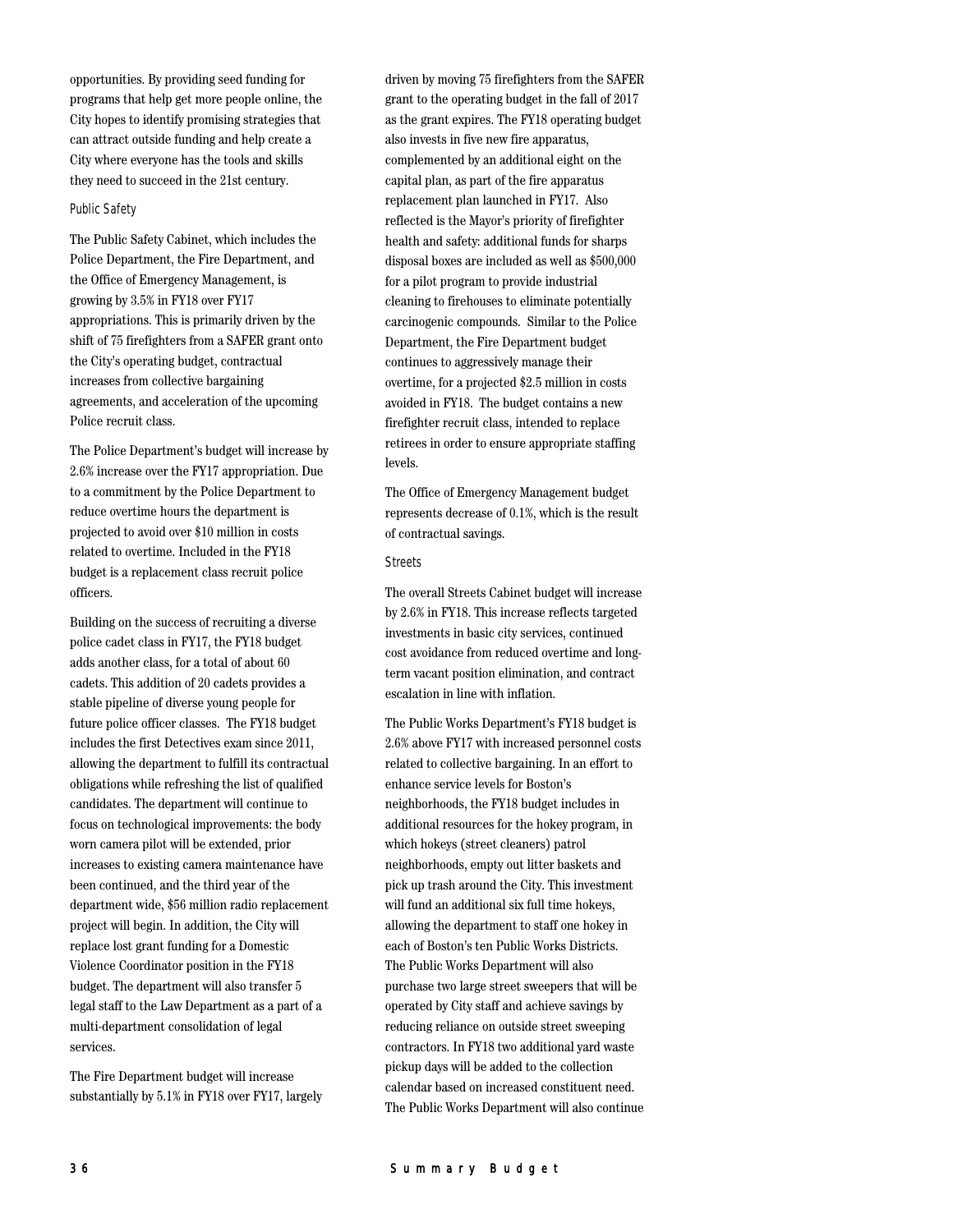savings from long-term vacant position elimination and its FY17 overtime reduction targets. The FY18 budget builds on past investments in basic city services that have improved quality of life in Boston.

In FY18, the Transportation Department will see an increase of 4.4% with increased personnel costs related to collective bargaining and additional engineering staffing to review Vision Zero traffic proposals. Through a combination of operating and capital funding, Boston is launching a citywide, multi-year campaign to bring all crosswalks, lane markings, and bike lanes into a state of good repair. This investment will support the recently released GoBoston 2030 action plan, aimed at creating a more sustainable, equitable and efficient transportation network. The Transportation budget also continues to support the Boston Bike program and community bicycle activities. The Department will continue to see savings in FY18 from reforms to reduce overtime and eliminate long-term vacant positions, as well as a tightened utility budget in FY18.

The Office of Streets will reduce by 0.2% in FY18 relative to FY17 largely based on turnover savings.

#### Reserves for Collective Bargaining

Most union contracts in City departments expired in FY17. Salary increases in these agreements will have a major direct impact on dollars available in FY18 and in the upcoming years. The FY18 collective bargaining reserves, a \$20 million reserve for Boston Public Schools and a \$27 million reserve for City departments including the Public Health Commission, contain funding for successor agreements. These reserves account for \$31 million of the growth in the FY18 Budget.

# **FIXED COSTS**

Fixed costs make up a growing portion of the City's Budget. In FY18, fixed costs will increase by \$51.7 million or 8.3%. The City has very little control over this fixed costs growth, which is largely driven by the Charter School Tuition Assessment, which is directly deducted from Boston's state aid, and the City's Pension schedule, which requires a 11.0% increase in

FY18 to address generations of underfunding and a cost-of-living adjustment.

#### Pensions

Boston's Pension budget is based on the current pension schedule approved by Boston's Retirement Board. The City's Pension schedule requires an \$22 million or 11.0% increase in FY18 in part due to generations of underfunding the City's Pension obligations and in part due to a cost-of-living adjustment for its retirees.

The City of Boston participates in a contributory defined benefit retirement system that is administered by the Boston Retirement System (BRS). BRS is one of 106 public pension systems governed by Massachusetts General Law Chapter 32. Boston's current pension schedule is based on an actuarial asset valuation as of January 1, 2016. The current pension schedule assumes a long term rate of return of 7.75%. The City's pension liability is currently 74.96% funded and is on track to reduce the unfunded liability to zero by 2025, fifteen years prior to the legally required funding date of 2040.

#### Debt Service

The Debt Service budget supports borrowing to finance the City's capital plan. In FY18 Debt Service is budgeted at \$184.5 million, a 5.5% increase over the previous year.

The City benefits from its strong financial policies and practices and has recently been affirmed with triple A bond ratings from Moody's and Standard and Poor's. Strong bond ratings are an assessment of the City's longterm financial stability and lower the cost of borrowing. As the City borrows more over ten years to support investments in its schools, debt service is projected to increase as well. In FY18 Debt Service is budgeted at \$184.5 million, a 5.5% increase over the previous year.

For further detail see the *Capital Planning* and *Financial Management* chapters of this volume.

#### State Assessments

Accompanying the local aid distributions on the State's Cherry Sheet are charges to the City from the Commonwealth. The City expects to be assessed \$264.9 million by the Commonwealth in FY18, \$19.0 million over the previous year.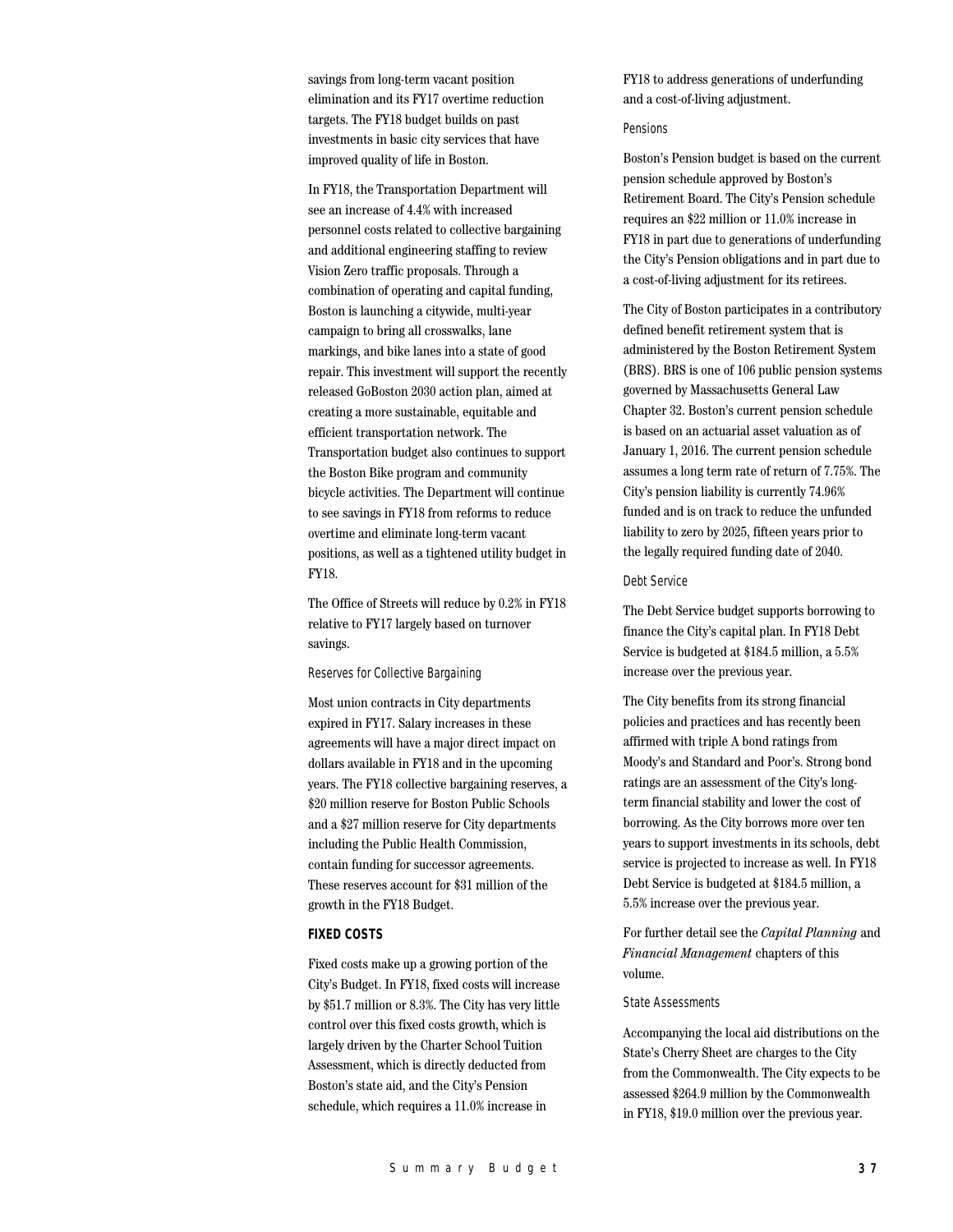Boston's Charter School Tuition Assessment is projected to increase by \$17.5 million (11.2%) over the FY17 budget, as about 10,600 students are projected to attend a Commonwealth Charter School in FY18. This increase brings Boston's Charter School Tuition Assessment to \$174.4 million. Boston has seen its charter school costs rise dramatically since the enactment of the 2010 Achievement Gap Legislation (155% or \$106.1 million between FY11 and FY18 Adopted Budget). Although the proposed charter school cap ballot initiative did not pass in 2016, the City anticipates that its assessment will continue to rise as tuition rates increase and the cap allows a moderate number of new seats each year.

Aside from the assessments for Charter School Tuition and the Massachusetts Bay Transportation Authority (MBTA) state assessment growth is relatively small. In accordance with Proposition 2 1/2, these charges, except for Charter School Tuition, cannot increase by more than 2.5% annually on a statewide basis.

#### Suffolk County

The Suffolk County budget is a fixed cost mandated by state legislation, budgeted at \$4.0 million in FY18. State legislation converted all existing and future Suffolk County Sheriff employees to state employees effective January 1, 2010. The State charges the City for Suffolk County through an assessment based on the residual unfunded pension liability for former Sherriff employees who retired prior to January 1, 2010. Once the unfunded pension liability is fully extinguished, the budget for Suffolk County will no longer be necessary.

#### Reserve

The Reserve budget is a fixed cost stipulated by state law and requires the City of Boston to maintain a reserve of 2.5% of the prior year appropriations, not including the School department, on its balance sheet. The current balance of this reserve is \$31.4 million, and the City is required to budget \$1 million in FY18 to meet reserve requirements. The reserve can be used to provide for extraordinary and unforeseen expenditures and the Mayor may make drafts or transfers against this fund with City Council approval after June first of each fiscal year. Since the establishment of this reserve, the City has yet to make any drafts or transfers from the reserve.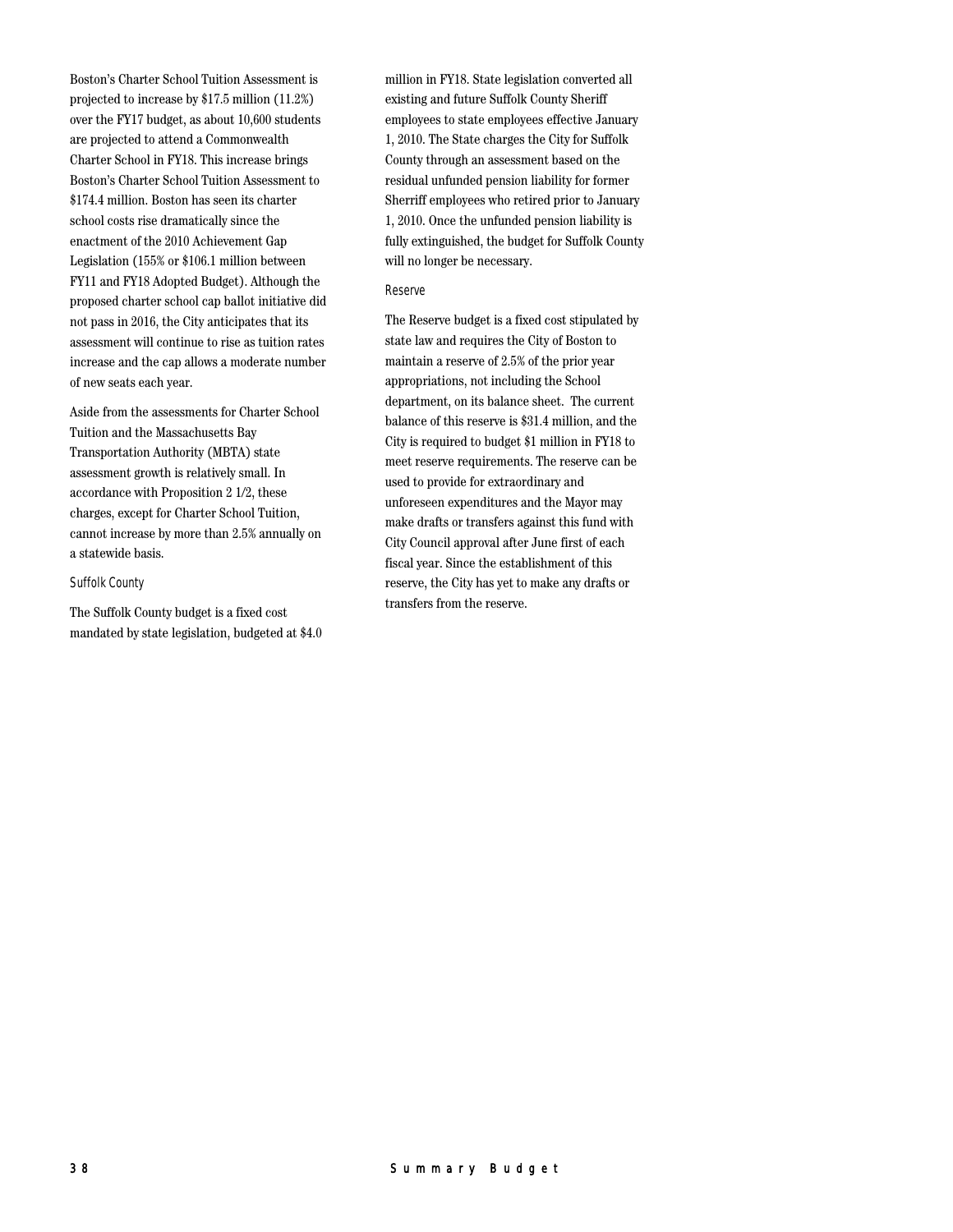| <b>General Fund Appropriations by Cabinet</b> |                                                         |              |                            |                            |                            |                            |                           |
|-----------------------------------------------|---------------------------------------------------------|--------------|----------------------------|----------------------------|----------------------------|----------------------------|---------------------------|
| Cabinet                                       | Department                                              |              | FY 15 Expenditure          | FY 16 Expenditure          | <b>FY17 Appropriation</b>  | <b>FY18 Appropriation</b>  | 18 vs 17                  |
| Mayor's Office                                | Mayor's Office                                          |              | 2,500,499                  | 3,233,711                  | 4,042,280                  | 4,159,940                  | 117,660                   |
|                                               | <b>Election Department</b><br>Law Department            |              | 3,332,733<br>5,992,561     | 3,774,800<br>5,752,779     | 4,329,343<br>5,872,445     | 4,245,915<br>6,513,543     | $-83,428$<br>641,097      |
|                                               | Public Information                                      |              | 1,190,249                  | 0                          | $\mathbf{0}$               | $\mathbf 0$                | $\mathbf 0$               |
|                                               | Women's Advancement                                     |              | 190,982                    | 212,106                    | 233,614                    | 225,519                    | $-8,095$                  |
|                                               |                                                         | Total        | 13,207,023                 | 12,973,396                 | 14,477,682                 | 15,144,918                 | 667,235                   |
| Operations                                    | Intergovernmental Relations                             |              | 1,237,386                  | 1,275,064                  | 1,185,168                  | 1,165,620                  | $-19,548$                 |
|                                               | Property Management Department                          |              | 23,696,180                 | 23,896,827                 | 18,340,813                 | 17,172,720                 | $-1,168,092$              |
|                                               | Public Facilities Department                            |              | $\mathbf{0}$               | $\mathbf{0}$               | 5,625,883                  | 5,473,479                  | $-152,404$                |
| Civic Engagement                              | <b>Elderly Commission</b>                               | Total        | 24,933,566<br>3,095,092    | 25,171,890<br>3,071,889    | 25,151,864<br>3,255,247    | 23,811,819<br>3,220,234    | $-1,340,044$<br>$-35,013$ |
|                                               | Neighborhood Services                                   |              | 1,421,969                  | 2,524,900                  | 3,194,730                  | 3,287,613                  | 92,883                    |
|                                               |                                                         | Total        | 4,517,062                  | 5,596,789                  | 6,449,977                  | 6,507,847                  | 57,870                    |
| Arts & Culture                                | Office of Arts & Culture                                |              | 975,519                    | 1,274,583                  | 1,349,436                  | 1,333,931                  | $-15,505$                 |
|                                               | Library Department                                      |              | 33,290,968                 | 34,862,519                 | 34,501,738                 | 36,030,488                 | 1,528,751                 |
|                                               |                                                         | Total        | 34,266,487                 | 36,137,102                 | 35,851,174                 | 37,364,419                 | 1,513,245                 |
| Economic Development                          | Office of Economic Development                          |              | 1,552,693                  | 1,559,781                  | 2,460,614                  | 2,473,392                  | 12,778                    |
|                                               | Consumer Affairs & Licensing<br>Licensing Board         |              | 459,931<br>704,752         | 379,274<br>637,734         | 1,177,027<br>$\mathbf{0}$  | 1,116,728<br>$\mathbf{0}$  | $-60,299$                 |
|                                               | Office of Tourism                                       |              | 1,011,559                  | 1,092,949                  | 1,399,710                  | 1,326,163                  | $-73,547$                 |
|                                               |                                                         | Total        | 3,728,935                  | 3,669,738                  | 5,037,351                  | 4,916,283                  | $-121,068$                |
| Education                                     | Boston Public Schools                                   |              | 974.925.124                | 1,016,278,855              | 1,031,684,000              | 1,060,932,785              | 29.248.784                |
|                                               |                                                         | <b>Total</b> | 974,925,124                | 1,016,278,855              | 1,031,684,000              | 1,060,932,785              | 29,248,784                |
| Environment, Energy & Open Space              | <b>Environment Department</b>                           |              | 2,018,443                  | 1,897,416                  | 2,232,944                  | 2,517,729                  | 284,785                   |
|                                               | Inspectional Services Department                        |              | 16,701,349                 | 18,232,924                 | 18,956,531                 | 19,147,158                 | 190,627                   |
|                                               | Parks & Recreation Department                           |              | 18,397,999<br>37,117,791   | 23,648,127                 | 21,127,204                 | 22,350,132                 | 1,222,928                 |
| Administration & Finance                      | Administration & Finance                                | Total        | 934,781                    | 43,778,467<br>888,236      | 42,316,679<br>1,071,275    | 44,015,019<br>1,065,310    | 1,698,340<br>$-5,964$     |
|                                               | <b>Assessing Department</b>                             |              | 6,346,438                  | 7,103,484                  | 7,232,783                  | 7,261,326                  | 28,543                    |
|                                               | Auditing Department                                     |              | 2,493,517                  | 2,570,261                  | 2,705,370                  | 2,686,563                  | $-18,806$                 |
|                                               | <b>Budget Management</b>                                |              | 2,585,056                  | 2,722,787                  | 3,199,976                  | 3,404,758                  | 204,781                   |
|                                               | <b>Execution of Courts</b>                              |              | 9,698,309                  | 10,454,319                 | 5,000,000                  | 5,000,000                  | $\overline{0}$            |
|                                               | Health Insurance                                        |              | 180,006,658                | 191,265,768                | 206,208,108                | 216,180,122                | 9,972,014                 |
|                                               | Human Resources<br>Medicare                             |              | 3,485,224<br>8,577,221     | 3,497,023<br>7,989,395     | 4,132,833<br>10,000,000    | 4,404,854<br>11,000,000    | 272,021<br>1,000,000      |
|                                               | Office of Labor Relations                               |              | 1,364,176                  | 1,310,608                  | 1,424,077                  | 1,439,006                  | 14,929                    |
|                                               | Pensions & Annuities - City                             |              | 3,336,691                  | 4,063,355                  | 5,289,000                  | 4,100,000                  | $-1,189,000$              |
|                                               | Pensions & Annuities - County                           |              | 36,114                     | 36,894                     | 100,000                    | 100,000                    | $\mathbf{0}$              |
|                                               | Purchasing Division                                     |              | 1,545,202                  | 1,771,568                  | 1,832,370                  | 1,775,366                  | $-57,004$                 |
|                                               | Registry Division                                       |              | 995,449                    | 968,056                    | 1,031,501                  | 1,018,464                  | $-13,037$                 |
|                                               | Treasury Department                                     |              | 4,524,802                  | 4,744,790                  | 4,385,635                  | 4,334,178                  | $-51,458$<br>$\mathbf{0}$ |
|                                               | Unemployment Compensation<br>Workers' Compensation Fund |              | 34,251<br>3,731,438        | $\mathbf{0}$<br>1,328,171  | 350,000<br>2,200,000       | 350,000<br>2,200,000       | $\Omega$                  |
|                                               |                                                         | Total        | 229,695,327                | 240,714,716                | 256, 162, 927              | 266,319,947                | 10,157,020                |
| Health & Human Services                       | Boston Center for Youth & Families                      |              | 24,129,637                 | 24,917,746                 | 25,259,047                 | 25,529,783                 | 270,736                   |
|                                               | Commission For Persons W/Disabilities                   |              | 364,997                    | 287,325                    | 418,195                    | 426,618                    | 8,423                     |
|                                               | Fair Housing & Equity                                   |              | 223,027                    | 160,430                    | 282,830                    | 278,727                    | $-4,103$                  |
|                                               | Office of Immigrant Advancement                         |              | 362,789                    | 381,363                    | 425,022                    | 439,937                    | 14,916                    |
|                                               | Public Health Commission<br><b>Boston VETS</b>          |              | 73,827,152<br>4,442,074    | 76.155.435<br>3,948,302    | 77,267,200<br>4,677,730    | 79,341,731<br>4,708,453    | 2,074,531<br>30,723       |
|                                               | Youth Engagement & Employment                           |              | 4,989,678                  | 5,759,935                  | 6,058,544                  | 6,331,229                  | 272,685                   |
|                                               |                                                         | Total        | 108,339,356                | 111,610,537                | 114,388,568                | 117,056,479                | 2,667,911                 |
| Housing & Neighborhood Development            | <b>Boston Housing Authority</b>                         |              | $\Omega$                   | 0                          | 4.000.000                  | 0                          | $-4,000,000$              |
|                                               | Leading the Way                                         |              | 5,500,000                  | $\mathbf 0$                | 0                          | $\mathbf 0$                | $\mathbf{0}$              |
|                                               | Neighborhood Development                                |              | 4,968,260                  | 11,544,054                 | 12,963,182                 | 13,125,614                 | 162,433                   |
|                                               |                                                         | Total        | 10,468,260                 | 11,544,054                 | 16,963,182                 | 13,125,614                 | $-3,837,567$              |
| Information & Technology                      | Department of Innovation and Technology                 | Total        | 30,614,392<br>30,614,392   | 32,046,766<br>32,046,766   | 28,523,574<br>28,523,574   | 28,891,966<br>28,891,966   | 368,392<br>368,392        |
| <b>Public Safety</b>                          | <b>Emergency Management</b>                             |              | 464,649                    | 650,930                    | 637,722                    | 637,209                    | $-512$                    |
|                                               | Fire Department                                         |              | 211,234,480                | 216,917,856                | 221,044,567                | 232,299,071                | 11,254,504                |
|                                               | Police Department                                       |              | 337,310,896                | 348,887,846                | 364, 321, 048              | 373,814,104                | 9,493,057                 |
|                                               |                                                         | Total        | 549,010,025                | 566,456,632                | 586,003,336                | 606,750,385                | 20,747,049                |
| <b>Streets</b>                                | Central Fleet Management                                |              | 2,672,445                  | 2,148,719                  | 2,590,424                  | 2,805,234                  | 214,810                   |
|                                               | Office of Streets<br>Public Works Department            |              | 1,360,423                  | 1,649,755                  | 1,978,821                  | 1,975,089                  | $-3,731$                  |
|                                               | Snow Removal                                            |              | 82,178,496<br>38,453,034   | 85,054,750<br>14,785,551   | 82,358,512<br>22,563,964   | 84,462,265<br>22,563,964   | 2,103,753<br>$\mathbf{0}$ |
|                                               | <b>Transportation Department</b>                        |              | 31,257,048                 | 32,792,030                 | 33,511,658                 | 34,981,540                 | 1,469,883                 |
|                                               |                                                         | Total        | 155,921,446                | 136,430,805                | 143,003,378                | 146,788,093                | 3,784,714                 |
| Non-Mayoral Departments                       | City Clerk                                              |              | 1,073,705                  | 1,147,041                  | 1,220,396                  | 1,214,825                  | $-5,571$                  |
|                                               | City Council                                            |              | 5,061,273                  | 5,206,449                  | 5,340,777                  | 5,340,777                  | 0                         |
|                                               | Finance Commission                                      |              | 233,475                    | 256,944                    | 268,475                    | 271,275                    | 2,800                     |
|                                               | Grand Total                                             | Total        | 6,368,453<br>2,183,113,247 | 6,610,435<br>2,249,020,183 | 6,829,647<br>2,312,843,339 | 6,826,877<br>2,378,452,451 | -2,771<br>65,609,112      |
|                                               |                                                         |              |                            |                            |                            |                            |                           |

# *Table 5*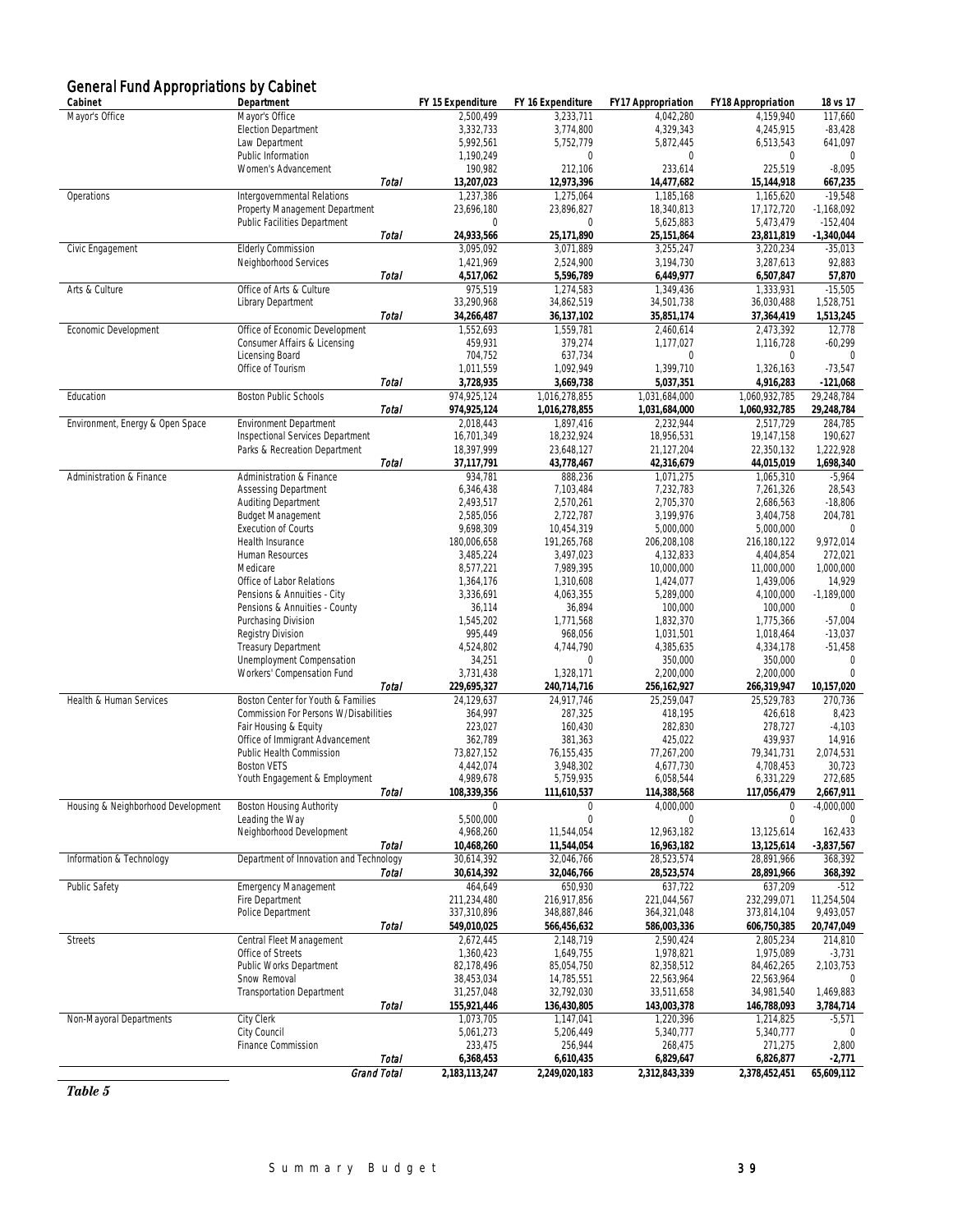#### **Personnel Changes**

The Personnel Summary table shows a four-year comparison of city-funded and filled full-time equivalent (FTE) positions. This includes both permanent and emergency employees. The projected FTE numbers used for FY18 are estimates based on the personnel funding levels contained in the FY18 budgets.

## FY16- FY17 FTE Changes

The total net increase in FTEs from January 1, 2016 to January 1, 2017 was 165.6. The majority of the growth was in priority areas of Education, Public Safety, and Public Health. The City's Position Review Committee continued to review all proposed job postings for vacant positions. All hiring was scrutinized and only critical positions were approved. Over 100 long-term vacant positions were eliminated in the FY17 budget.

The School Department increased by 35.6 FTEs. The overall number of teachers was fairly stable with a reduction in regular education teachers mostly offset by more inclusion, bilingual, and specialist teachers. The department also saw an increase of 59.6 special education aides in classrooms.

City funded FTEs in the Public Safety Cabinet increased by 45. The Police Department's increase of 40 is due to the renewed cadet program which started in November 2016. The Fire Department had an increase of 5, due to slightly lower attrition.

The Mayor's Office Cabinet increased by 5.4 FTEs between January 1, 2016 and January 1, 2017. The Mayor's Office increased with the transfer of a position supporting the Education Cabinet, additional support for the Resiliency Office, and Communications staff. The Office of Women's Advancement declined by 1 FTE with a vacancy, while the Elections Department had an increase of 1 FTE.

The Operations Cabinet had a net increase of 2 FTEs. Intergovernmental Relations decreased with the transfer of an education position to the Mayor's Office and a vacancy. In FY17, the newly restructured Public Facilities and Property Management Departments split into separate departments in order to better focus both functions. The net increase across the two

departments is due to Public Facilities filling vacancies.

The Arts & Culture Cabinet declined by 3.1 FTEs with regular attrition in the Library Department. The Economic Development Cabinet increased by 0.9 FTEs with regular vacancies and hiring. In FY17, the Cabinet also had the merger of the Licensing Board into Consumer Affairs and Licensing.

The Environment, Energy and Open Space Cabinet increased by 17 FTEs from January 2016 to January 2017. The Parks Department grew by 20 due to efforts to ensure parks are safe and clean and active hiring to fill vacancies, while Inspectional Services had a modest decrease of 3 FTEs due to attrition.

The Health & Human Services Cabinet shows a net increase of 63.5 FTEs due primarily to targeted investments in EMTs, Homelessness Services, and Addiction Services at the Public Health Commission (total increase of 50.5 FTEs). The FY16 to FY17 changes at Boston Center for Youth and Families (+6), Boston VETS, and the Commission for Persons with Disabilities related to the filling of vacancies. Fair Housing & Equity increased by 2 FTEs with the appointment of an additional Fair Housing Commission member and a position coming off of a grant to the operating fund.

Other cabinets had minor changes that are reflective of normal attrition and hiring patterns.

## FY18 Projected FTE Changes

The City projects a net increase in FTE levels of 276.9 from January 1, 2017 to January 1, 2018. The majority of the growth is targeted in the priority areas of education and public safety.

The City will continue to review the need for hiring into all vacant positions in FY18. Departments eliminated 23 long-term vacant positions in the current budget process.

A significant portion of the projected growth in filled FTEs from January 2017 to January 2018 is in the Education Cabinet. This continues the trend of the School Department accounting for the majority of position growth since 2014. In FY18, the School Department is projecting a net annual increase of 130.1 FTEs with higher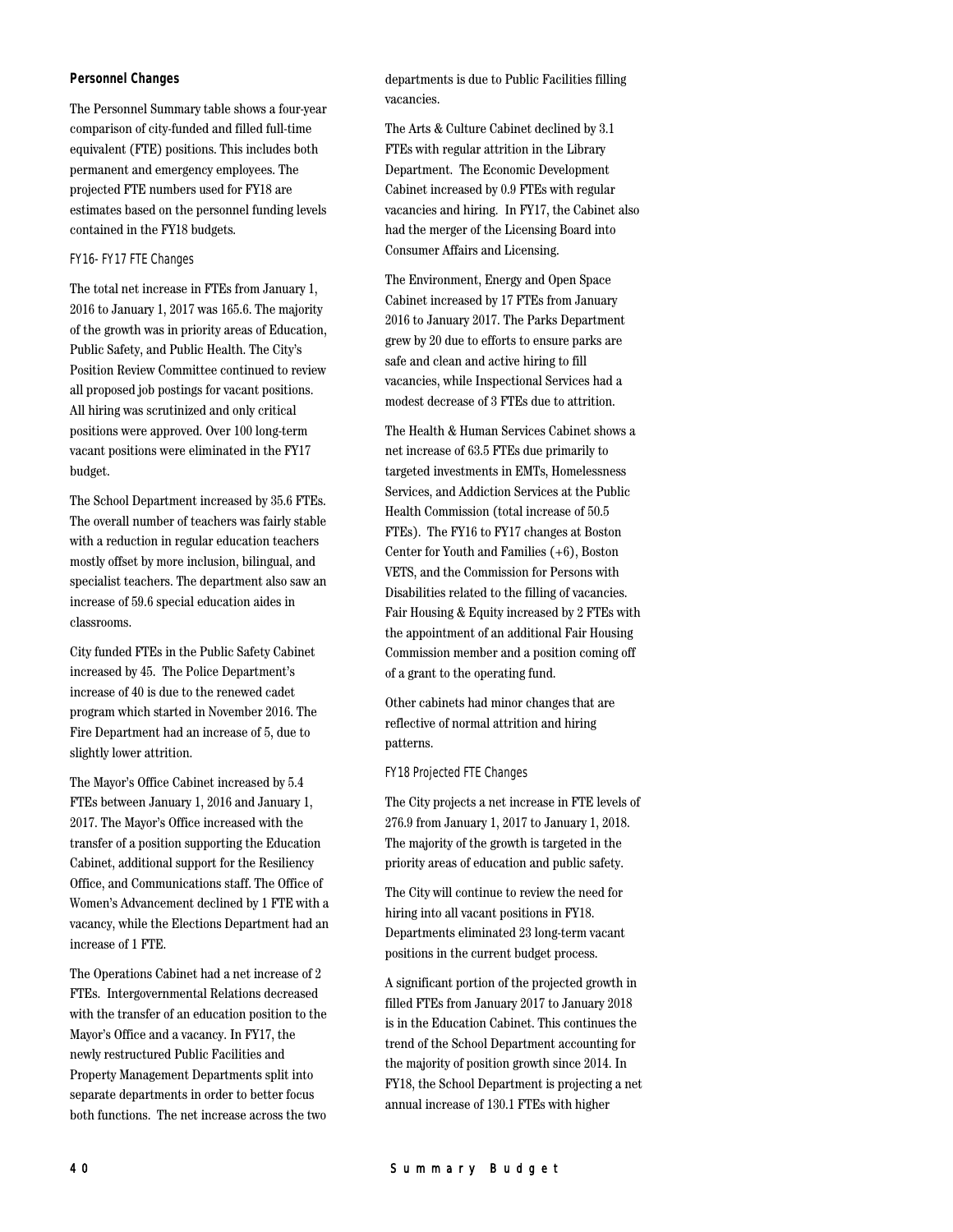projections for inclusion teachers and aides, specialist teachers related to the extended learning time (ELT) initiative, and professional support. The department is expanding ELT to 39 additional schools and continues to increase the number of inclusion classrooms.

Historically, the number of Public Safety employees on the payroll as of January 1 of any year has fluctuated with the timing of retirements and new classes. In FY18 the Police Department is projected to remain fairly level assuming normal attrition and the hiring of a new class in the summer of 2017. However, 5 positions will transfer from Police to the Law Department as part of a multi-department consolidation of legal services. The projected increase in the Fire Department is due to 75 firefighters coming off of an expiring SAFER grant. The goal of the department is to have enough firefighters in the suppression force to cover the minimum manning level of 262 and to reduce overtime. A new fire class is planned for the late fall of 2017.

The Operations Cabinet has an increase of 14 primarily due to the BuildBPS transfer of school construction responsibilities from Boston Public Schools to a new school unit at the Public Facilities Department (PFD). The increase is partially offset with the transfer of 3 legal services positions from PFD to the Law Department. The Property Management Department is adding new security positions, which will be funded through 3rd party billing. Property Management will also grow with 2 graffiti busters positions to support existing efforts to keep neighborhoods clean.

Civic Engagement is projected to have a net increase of 1 FTE. The Elderly Commission has a slight reduction of 3 FTE due an administrative change for positions with funding split between the City and grants. Neighborhood Services is adding 4 full time call takers in the Boston311 call center to increase the level of service for Boston residents.

The Arts & Culture Cabinet will increase by 7 FTEs as the Library Department opens and staffs the newly re-established Chinatown location. The Library is also adding a custodian supervisor at the Copley branch.

The Environment, Energy and Open Space Cabinet will increase by 7 FTEs. The Environment Department is adding a position to support Renew Boston Trust and also a new preservation assistant to help reduce the wait times for Landmark Commission applications. Inspectional Services will grow building inspector staff to increase capacity to meet the growing demand for commercial and residential inspections. The Administration & Finance Cabinet projects an increase of 1 FTE with a new quality assurance loan management position in the Treasury Department.

The Health and Human Services Cabinet will increase by 22 FTEs primarily due to targeted investments in the Public Health Commission's Emergency Medical Services (EMS) and Recovery Services Bureau. EMS will add EMTs to a Community Assistance Team to respond to non-transport calls in Downtown Boston and the Recovery Road areas. The Public Health Commission will also add 4 FTEs to the PAATHS (Providing Access to Addictions Treatment, Hope and Support) Program to extend hours to evenings and weekends. The Commission's Mobile Sharps Team will double capacity to pick up improperly discarded hypodermic needles in response to an increase in requests submitted to 311. The Commission's Recovery Services Bureau will also add positions for a pilot low threshold engagement center. Additionally, the City will fund Homeless Services positions which were previously covered under federal grants.

The Information & Technology Cabinet is anticipated to grow by 4 FTE. The Department of Innovation and Technology has a capitally funded identity management project that requires additional staff. A data analytics position will also transfer to the department from the Office of Administration & Finance.

The Streets Cabinet will increase by 8 FTEs. The Public Works Department is adding 6 additional full time hokeys (street cleaners) so that each of the 10 Public Works Districts will have regular service from the neighborhoodfocused program. The Office of Streets plans to hire a Small Cell/DAS Approval Process Manager to better manage the Street Lighting division and the small cell program. An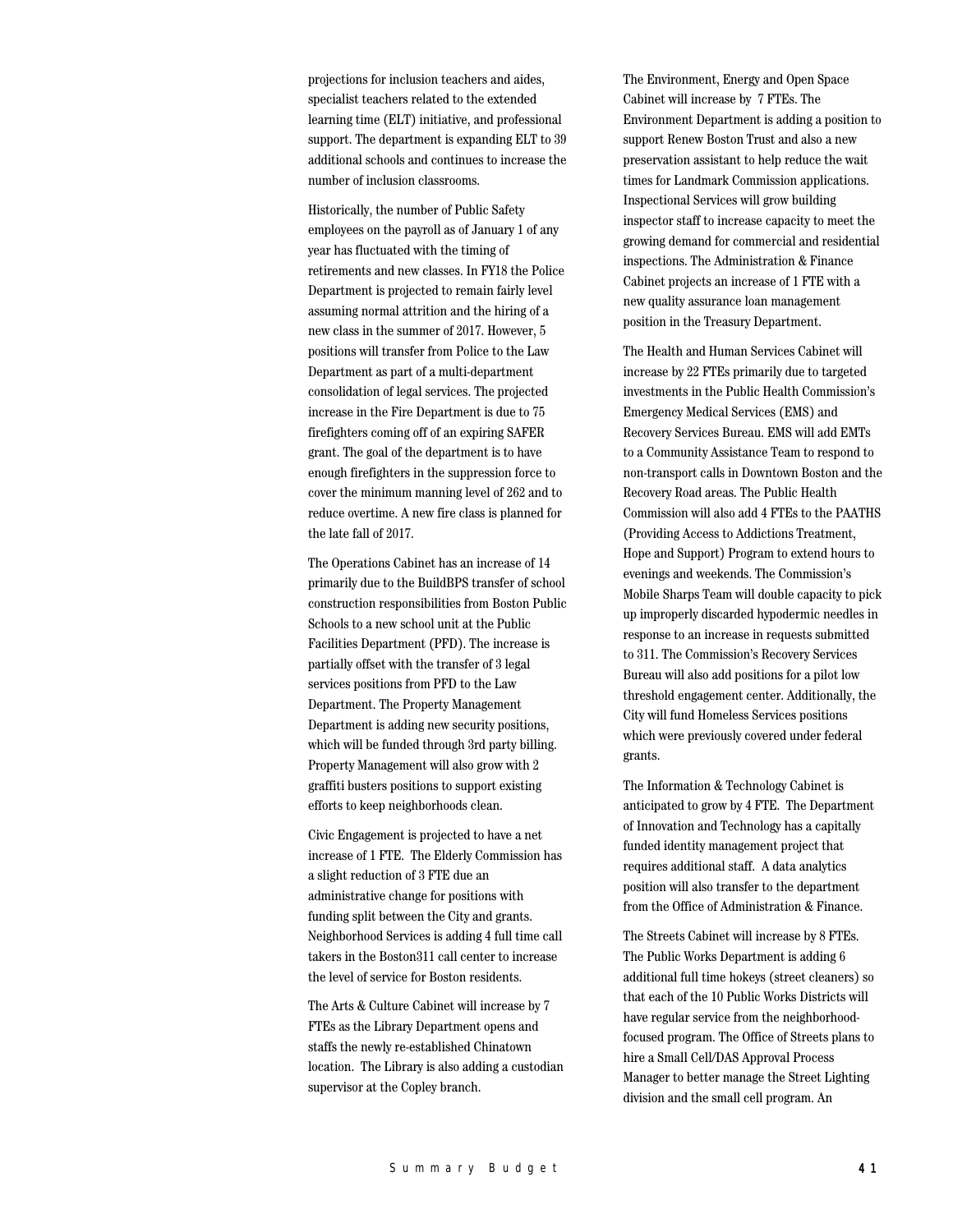additional transportation engineer in the Transportation Department will help ensure the City's Vision Zero priorities can be met.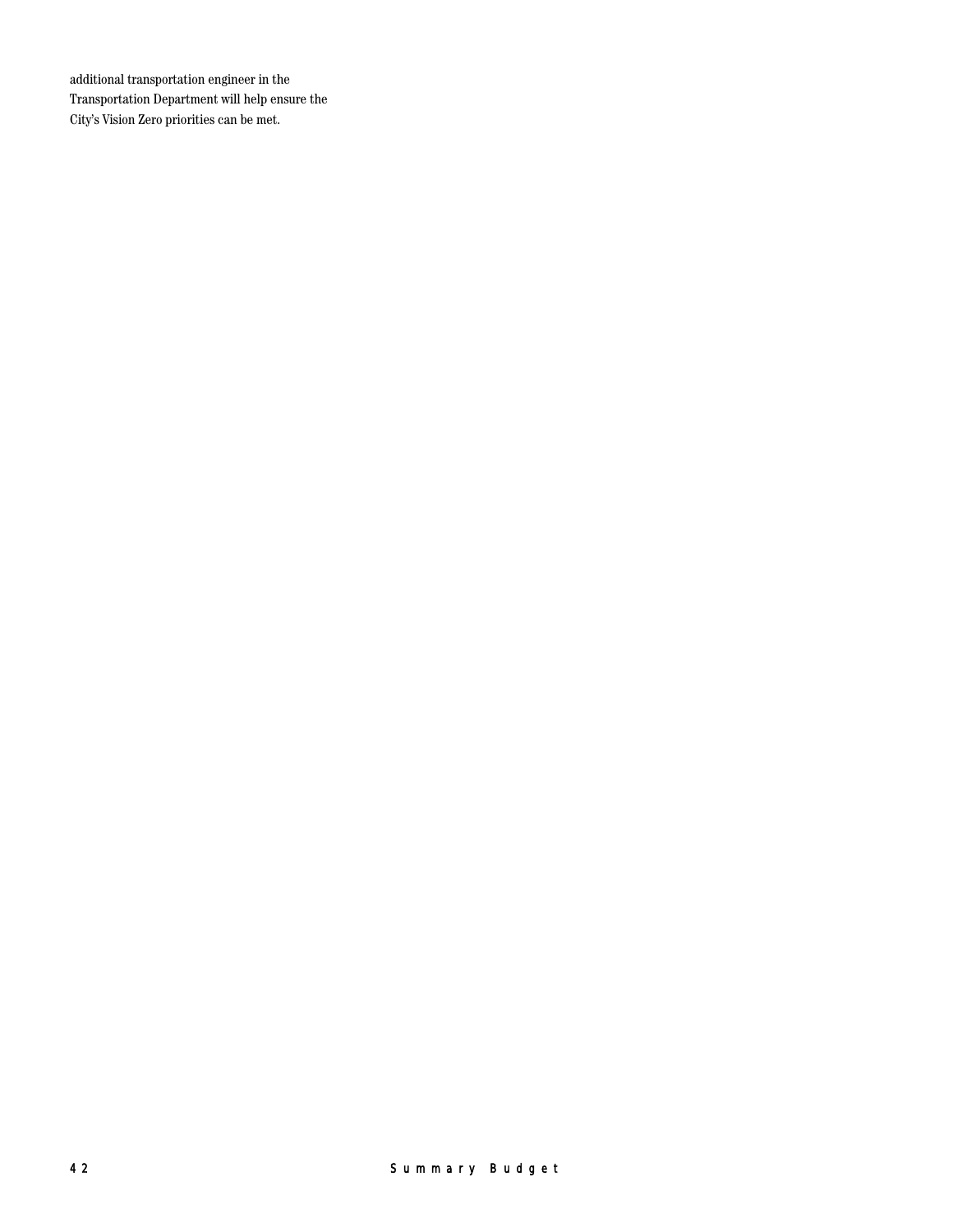| <b>Personnel Summary</b>            |                                                            |              |                |                |                |                |            |
|-------------------------------------|------------------------------------------------------------|--------------|----------------|----------------|----------------|----------------|------------|
|                                     |                                                            |              | 1/1/15         | 1/1/16         | 1/1/17         | 1/1/18         | Projected  |
|                                     |                                                            |              | FTE            | FTE            | FTE            | Projected      | Inc/(Dec)  |
| Office of the Mayor                 | Mayor's Office                                             |              | 30.6           | 37.6           | 43.0           | 43.0           |            |
|                                     | <b>Election Department</b>                                 |              | 27.0           | 27.0           | 28.0           | 28.0           |            |
|                                     | Law Department                                             |              | 46.0           | 44.0           | 44.0           | 52.0           | 8.0        |
|                                     | Public Information                                         |              | 19.6           |                |                |                |            |
|                                     | Women's Advancement                                        |              | 3.0            | 3.0            | 2.0            | 3.0            | 1.0        |
|                                     |                                                            | Total        | 126.2          | 111.6          | 117.0          | 126.0          | 9.0        |
| <b>Operations</b>                   | Intergovernmental Relations                                |              | 10.0<br>203.0  | 10.0           | 8.0            | 9.0<br>135.0   | 1.0        |
|                                     | Property Management<br><b>Public Facilities Department</b> |              |                | 181.0          | 130.0<br>55.0  | 63.0           | 5.0<br>8.0 |
|                                     |                                                            | Total        | 213.0          | 191.0          | 193.0          | 207.0          | 14.0       |
| <b>Civic Engagement</b>             | <b>Elderly Commission</b>                                  |              | 57.0           | 56.0           | 53.0           | 50.0           | (3.0)      |
|                                     | Neighborhood Services                                      |              | 26.0           | 43.0           | 44.0           | 48.0           | 4.0        |
|                                     |                                                            | Total        | 83.0           | 99.0           | 97.0           | 98.0           | 1.0        |
| Arts & Culture                      | Office of Arts & Culture                                   |              | 9.0            | 10.0           | 10.0           | 10.0           |            |
|                                     | Library Department                                         |              | 403.1          | 392.0          | 388.5          | 395.5          | 7.0        |
|                                     |                                                            | Total        | 412.1          | 402.0          | 398.5          | 405.5          | 7.0        |
| <b>Economic Development</b>         | Office of Economic Development                             |              | 19.0           | 17.0           | 19.5           | 19.5           |            |
|                                     | Consumer Affairs & Licensing                               |              | 6.0            | 5.0            | 13.0           | 13.0           |            |
|                                     | Licensing Board                                            |              | 9.6            | 8.6            |                |                |            |
|                                     | Office of Tourism                                          |              | 8.7            | 11.0           | 10.0           | 10.0           |            |
|                                     |                                                            | Total        | 43.3           | 41.6           | 42.5           | 42.5           |            |
| Education                           | School Department                                          |              | 8,788.9        | 8,746.0        | 8,781.6        | 8,911.7        | 130.1      |
|                                     |                                                            | Total        | 8,788.9        | 8,746.0        | 8,781.6        | 8,911.7        | 130.1      |
| Environment, Energy & Open Space    | Environment                                                |              | 20.0           | 22.0           | 22.0           | 24.0           | $2.0\,$    |
|                                     | <b>Inspectional Services</b>                               |              | 214.0          | 227.0          | 224.0          | 229.0          | 5.0        |
|                                     | Parks and Recreation                                       |              | 193.0          | 201.0          | 221.0          | 221.0          |            |
|                                     |                                                            | Total        | 427.0          | 450.0          | 467.0          | 474.0          | 7.0        |
| <b>Administration &amp; Finance</b> | Administration & Finance                                   |              | 7.0            | 7.0            | 5.0            | 5.0            |            |
|                                     | <b>Assessing Department</b>                                |              | 81.0           | 82.0           | 82.0           | 82.0           |            |
|                                     | Auditing Department                                        |              | 35.0<br>22.1   | 35.0           | 31.0<br>23.7   | 31.0<br>23.7   |            |
|                                     | <b>Budget Management</b><br>Human Resources                |              | 43.5           | 24.1<br>43.5   | 44.8           | 44.8           |            |
|                                     | Labor Relations                                            |              | 9.0            | 8.0            | 10.0           | 10.0           |            |
|                                     | Purchasing Division                                        |              | 21.0           | 23.0           | 22.0           | 22.0           |            |
|                                     | <b>Registry Division</b>                                   |              | 19.0           | 18.0           | 18.0           | 18.0           |            |
|                                     | <b>Treasury Department</b>                                 |              | 50.0           | 48.0           | 49.0           | 50.0           | 1.0        |
|                                     |                                                            | Total        | 287.6          | 288.6          | 285.5          | 286.5          | 1.0        |
| <b>Health &amp; Human Services</b>  | Boston Center for Youth & Families                         |              | 363.2          | 356.3          | 362.3          | 364.3          | 2.0        |
|                                     | Commission for Persons with Disabilities                   |              | 6.0            | 4.0            | 6.0            | 6.0            |            |
|                                     | Fair Housing & Equity                                      |              | 6.0            | 4.0            | 7.0            | 7.0            |            |
|                                     | Office of Immigrant Advancement                            |              | 5.0            | 5.0            | $5.0\,$        | 5.0            |            |
|                                     | <b>Public Health Commission</b>                            |              | 769.6          | 776.9          | 827.4          | 849.4          | 22.0       |
|                                     | <b>Boston VETS</b>                                         |              | 13.0           | 11.0           | 15.0           | 15.0           |            |
|                                     | Youth Engagement & Employment                              |              | 8.7            | 8.0            | 6.0            | 6.0            |            |
|                                     |                                                            | <b>Total</b> | 1,171.5        | 1,165.2        | 1,228.7        | 1,252.7        | 24.0       |
| Housing & Neighborhood Development  | Neighborhood Development                                   |              | 37.5           | 36.7           | 38.5           | 38.5           |            |
|                                     |                                                            | Total        | 37.5           | 36.7           | 38.5           | 38.5           |            |
| <b>Information &amp; Technology</b> | Dept of Innovation & Technology (DoIT)                     |              | 127.0          | 127.0          | 126.0          | 130.0          | 4.0        |
|                                     |                                                            | Total        | 127.0          | 127.0          | 126.0          | 130.0          | 4.0        |
| <b>Public Safety</b>                | <b>Emergency Management</b><br>Fire Department             |              | 1.4<br>1,625.2 | 1.4<br>1,572.2 | 1.4<br>1,577.2 | 1.4<br>1,654.0 | 76.8       |
|                                     | Police Department                                          |              | 2,902.1        | 2,882.1        | 2,922.1        | 2,917.1        | (5.0)      |
|                                     |                                                            | Total        | 4,528.7        | 4,455.7        | 4,500.7        | 4,572.5        | 71.8       |
| <b>Streets</b>                      | Office of Streets                                          |              | 17.0           | 17.0           | 18.0           | 19.0           | 1.0        |
|                                     | Central Fleet Management                                   |              | 41.0           | 44.0           | 43.0           | 43.0           |            |
|                                     | Public Works Department                                    |              | 353.0          | 333.0          | 330.0          | 336.0          | 6.0        |
|                                     | Transportation                                             |              | 351.9          | 347.9          | 348.9          | 349.9          | 1.0        |
|                                     |                                                            | Total        | 762.9          | 741.9          | 739.9          | 747.9          | 8.0        |
| Non-Mayoral                         | City Clerk                                                 |              | 14.0           | 14.0           | 15.0           | 15.0           |            |
|                                     | City Council                                               |              | 88.7           | 82.0           | 87.0           | 87.0           |            |
|                                     | <b>Finance Commission</b>                                  |              | 4.0            | 4.0            | 4.0            | 4.0            |            |
|                                     |                                                            | <b>Total</b> | 106.7          | 100.0          | 106.0          | 106.0          |            |
|                                     | Grand Total                                                |              | 17,115.4       | 16,956.3       | 17,121.9       | 17,398.8       | 276.9      |

*Table 6*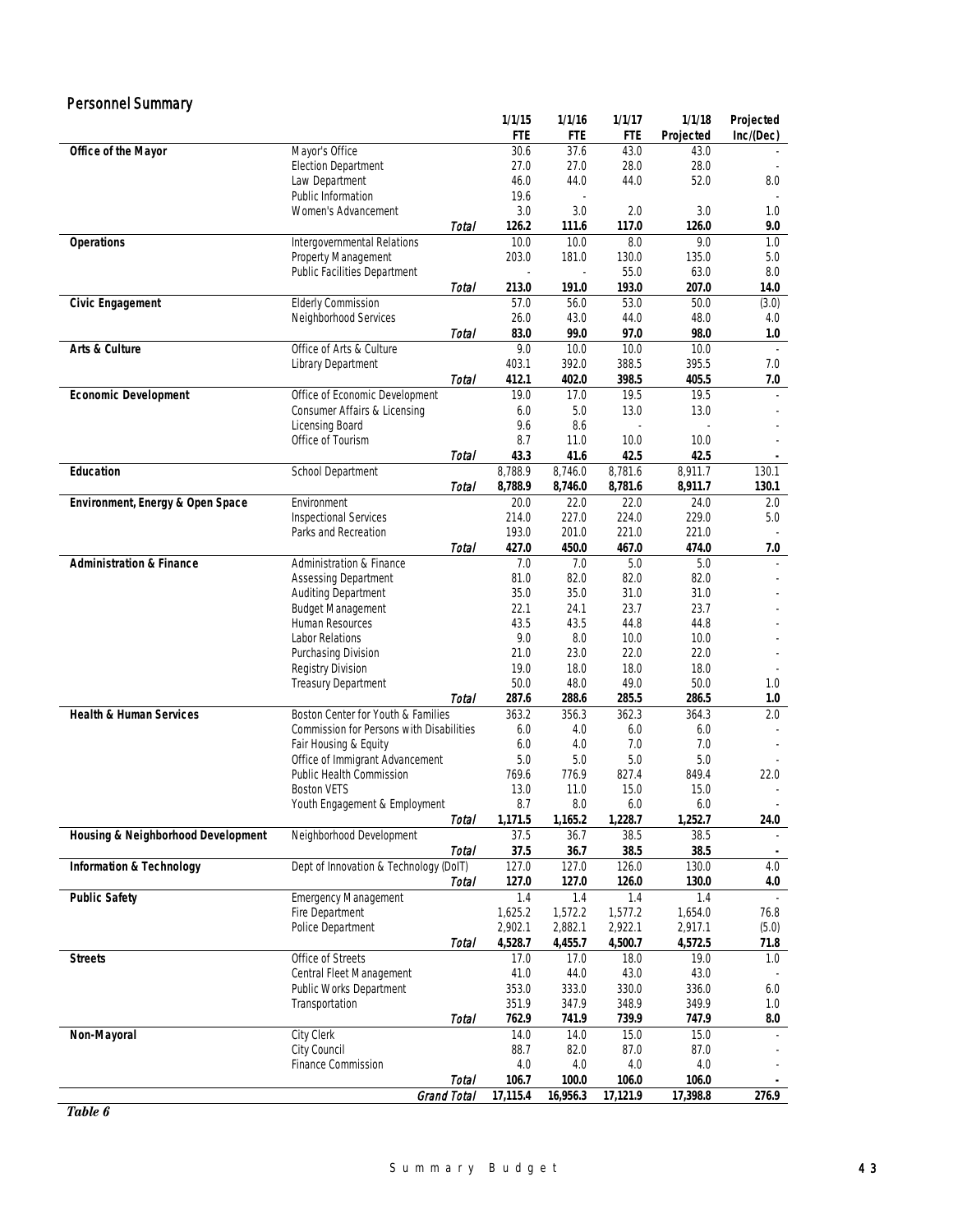# **External Funds**

The City's \$3.14 billion operating budget is supplemented by approximately \$304.9 million in external funds. These funds consist mainly of federal, state, and private funding earmarked for specific purposes. Education, housing, economic development, public health and public safety are some of the largest areas for which these funds are targeted.

Twenty-seven departments and agencies expect to receive federal, state or other forms of external funding in FY18. Over 93% of the City's external funds are found in eight of those twenty-six departments. These eight departments are Boston Public Schools, Neighborhood Development, Public Health Commission, Emergency Management, Police, Library, Elderly Commission and the Parks and Recreation Department. Other departments that also have significant grant funding are the Office of Economic Development and the Fire Department. Descriptions and amounts of grants by department can be found in Volumes II and III.

Federal grants have historically provided funding for key City priorities for education, community development, and services for seniors. Boston Public Schools, the Department of Neighborhood Development (DND), and the Elderly Commission have been the traditional recipients of recurring entitlement grants provided by the federal government.

Although proposed federal budget cuts open questions about future levels of funding for Community Development Block Grant (CDBG) and HOME Investment Partnership, this budget assumes that DND will continue to receive these recurring federal entitlement grants, which provide funding for a variety of neighborhood development activities. The City will advocate that these critical programs are maintained in the federal budget. Other sources of federal funding received by the City are used to address diverse needs and/or creative approaches for homeland security, community policing and housing support for the homeless.

# **FY18 All Funds Budget**

The following table consolidates the projected FY18 expenditures from the General Fund, Special Revenue Funds (external grants for the most part) and the Capital Fund by department. More detail on the expenditures made from each of these funds is shown in Volumes II and III of the City of Boston's FY18 budget document.

| EXICITIOI FUIIUS              |                         |                       |                       |
|-------------------------------|-------------------------|-----------------------|-----------------------|
|                               | <b>FY16 Expenditure</b> | <b>FY17 Estimated</b> | <b>FY18 Estimated</b> |
| Boston Public Schools         | 125,769,704             | 135,341,288           | 137,222,603           |
| Neighborhood Development      | 65,510,635              | 72.392.049            | 62,022,708            |
| Public Health Commission      | 48,003,626              | 49,051,487            | 41,717,478            |
| <b>Emergency Management</b>   | 7,245,252               | 9,030,330             | 11,164,466            |
| Police Department             | 9,562,321               | 10,498,017            | 11,506,922            |
| Library Department            | 9,617,643               | 8,973,729             | 8,843,340             |
| <b>Elderly Commission</b>     | 6,915,255               | 7,303,896             | 7,047,534             |
| Parks & Recreation Department | 7,592,067               | 6,001,283             | 5,798,788             |
| Other                         | 18.460.127              | 27.576.059            | 21,238,438            |
|                               | 298,676,630             | 326,168,140           | 306,562,278           |

*Table 7*

External Funds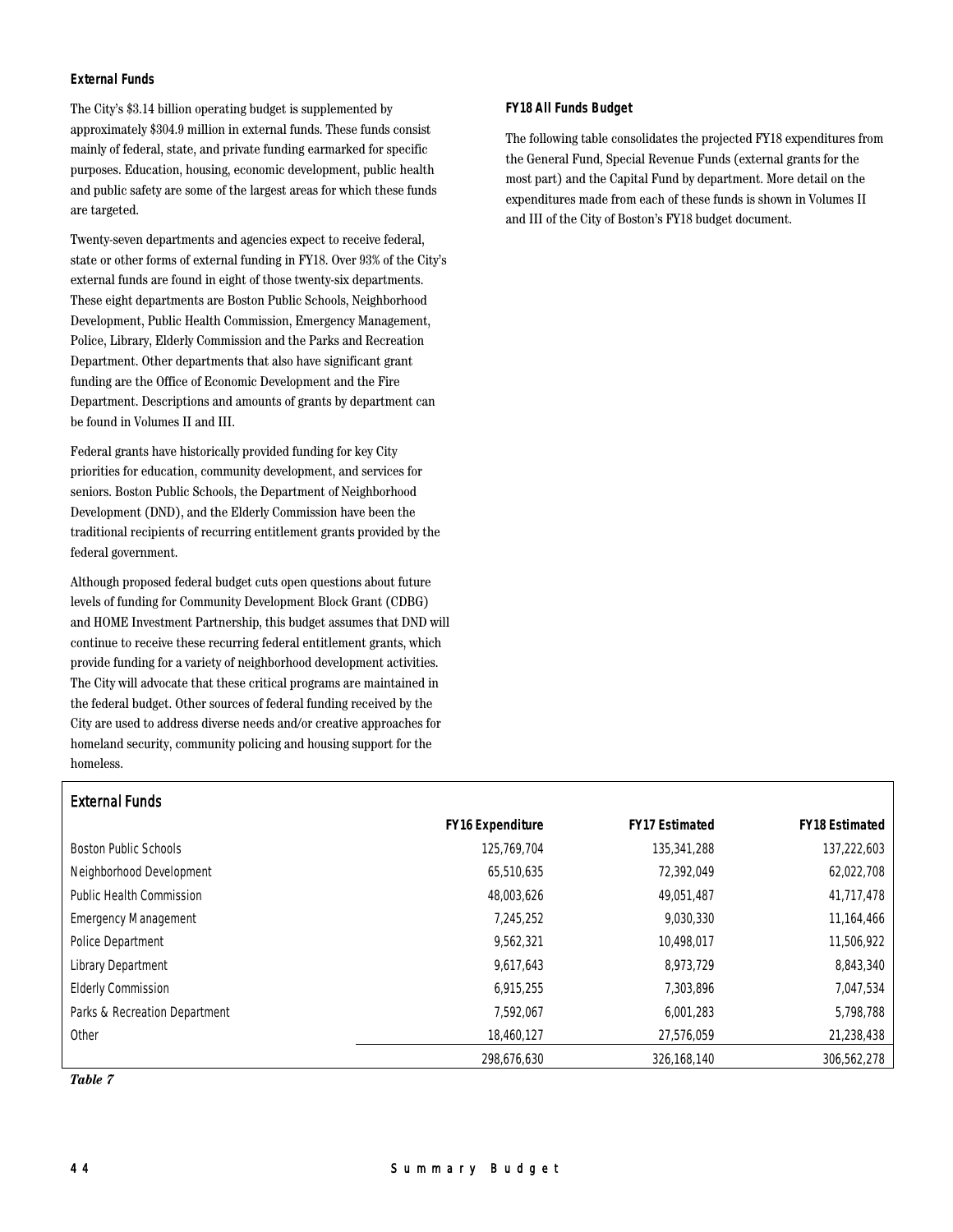# All Funds Budgets - FY18

|                                    |                                                      |              | <b>General Fund</b>        | <b>External Funds</b>      | Capital                  | <b>Total All Funds</b>     |
|------------------------------------|------------------------------------------------------|--------------|----------------------------|----------------------------|--------------------------|----------------------------|
| Cabinet                            | Department                                           |              | <b>Budget</b><br>4,159,940 | <b>Budget</b><br>1.100.400 | <b>Budget</b><br>100,000 | <b>Budget</b><br>5,360,340 |
| Mayor's Office                     | Mayor's Office<br><b>Election Department</b>         |              | 4,245,915                  |                            |                          | 4,245,915                  |
|                                    | Law Department                                       |              | 6,513,543                  | 500,000                    |                          | 7,013,543                  |
|                                    | Women's Advancement                                  |              | 225,519                    |                            |                          | 225,519                    |
|                                    |                                                      | Total        | 15,144,918                 | 1,600,400                  | 100.000                  | 16,845,317                 |
| Operations                         | Intergovernmental Relations                          |              | 1,165,620                  |                            |                          | 1,165,620                  |
|                                    | Property Management Department                       |              | 17,172,720                 |                            | 9,387,575                | 26,560,295                 |
|                                    | Public Facilities Department                         |              | 5,473,479                  |                            |                          | 5,473,479                  |
|                                    |                                                      | Total        | 23,811,819                 | 0                          | 9,387,575                | 33,199,394                 |
| Civic Engagement                   | <b>Elderly Commission</b>                            |              | 3,220,234                  | 7,047,534                  |                          | 10,267,768                 |
|                                    | Neighborhood Services                                |              | 3,287,613                  | 75,000                     |                          | 3,362,613                  |
|                                    | Office of Arts & Culture                             | Total        | 6,507,847<br>1,333,931     | 7,122,534<br>1,748,423     | 0<br>1.700.000           | 13,630,381<br>4,782,354    |
| Arts & Culture                     | Library Department                                   |              | 36,030,488                 | 8,843,340                  | 13,768,352               | 58,642,180                 |
|                                    |                                                      | <b>Total</b> | 37,364,419                 | 10,591,763                 | 15,468,352               | 63,424,534                 |
| Economic Development               | Office of Economic Development                       |              | 2,473,392                  | 4,434,473                  |                          | 6,907,865                  |
|                                    | Boston Planning and Development Agency               |              |                            |                            | 1,500,000                | 1,500,000                  |
|                                    | Consumer Affairs & Licensing                         |              | 1,116,728                  | 52,000                     |                          | 1,168,728                  |
|                                    | Office of Tourism                                    |              | 1,326,163                  | 60,000                     |                          | 1,386,163                  |
|                                    |                                                      | Total        | 4,916,283                  | 4,546,473                  | 1,500,000                | 10,962,756                 |
| Education                          | <b>Boston Public Schools</b>                         |              | 1,060,932,785              | 137,222,603                | 110,704,285              | 1,308,859,673              |
|                                    |                                                      | Total        | 1,060,932,785              | 137,222,603                | 110,704,285              | 1,308,859,673              |
| Environment, Energy & Open Space   | <b>Environment Department</b>                        |              | 2,517,729                  | 1,311,754                  | 1,573,100                | 5,402,583                  |
|                                    | Inspectional Services Department                     |              | 19,147,158                 | 404,882                    | 0                        | 19,552,040                 |
|                                    | Parks & Recreation Department                        | Total        | 22,350,132<br>44,015,019   | 5,798,788                  | 31,660,933               | 59,809,853                 |
| Administration & Finance           | Administration & Finance                             |              | 1,065,310                  | 7,515,424                  | 33,234,033               | 84,764,476<br>1,065,310    |
|                                    | <b>Assessing Department</b>                          |              | 7,261,326                  |                            |                          | 7,261,326                  |
|                                    | Auditing Department                                  |              | 2,686,563                  | 175,679                    |                          | 2,862,242                  |
|                                    | <b>Budget Management</b>                             |              | 3,404,758                  |                            |                          | 3,404,758                  |
|                                    | <b>Execution of Courts</b>                           |              | 5,000,000                  |                            |                          | 5,000,000                  |
|                                    | Health Insurance                                     |              | 216,180,122                |                            |                          | 216,180,122                |
|                                    | Human Resources                                      |              | 4,404,854                  |                            |                          | 4,404,854                  |
|                                    | Medicare                                             |              | 11,000,000                 |                            |                          | 11,000,000                 |
|                                    | Office of Labor Relations                            |              | 1,439,006                  |                            |                          | 1,439,006                  |
|                                    | Pensions & Annuities - City                          |              | 4,100,000                  |                            |                          | 4,100,000                  |
|                                    | Pensions & Annuities - County<br>Purchasing Division |              | 100,000<br>1,775,366       |                            |                          | 100,000<br>1,775,366       |
|                                    | Registry Division                                    |              | 1,018,464                  |                            |                          | 1,018,464                  |
|                                    | Treasury Department                                  |              | 4,334,178                  |                            |                          | 4,334,178                  |
|                                    | Unemployment Compensation                            |              | 350,000                    |                            |                          | 350,000                    |
|                                    | Workers' Compensation Fund                           |              | 2,200,000                  |                            |                          | 2,200,000                  |
|                                    |                                                      | Total        | 266,319,947                | 175,679                    | 0                        | 266,495,626                |
| Health & Human Services            | Boston Center for Youth & Families                   |              | 25.529.783                 | 2.012.783                  | 10.483.248               | 38,025,814                 |
|                                    | Commission For Persons W/Disabilities                |              | 426,618                    |                            |                          | 426,618                    |
|                                    | Fair Housing & Equity                                |              | 278,727                    | 690,273                    |                          | 968,999                    |
|                                    | Office of Immigrant Advancement                      |              | 439,937                    | 346,663                    |                          | 786,600                    |
|                                    | Public Health Commission<br><b>Boston VETS</b>       |              | 79,341,731<br>4,708,453    | 41,717,478                 | 1,016,115                | 122,075,324<br>4,708,453   |
|                                    | Youth Engagement & Employment                        |              | 6,331,229                  | 1,171,155                  |                          | 7,502,384                  |
|                                    |                                                      | Total        | 117,056,479                | 45,938,351                 | 11,499,363               | 174,494,193                |
| Housing & Neighborhood Development | Neighborhood Development                             |              | 13,125,614                 | 62,022,708                 | 2,334,940                | 77,483,263                 |
|                                    |                                                      | Total        | 13,125,614                 | 62,022,708                 | 2,334,940                | 77,483,263                 |
| Information & Technology           | Department of Innovation and Technology              |              | 28,891,966                 | 860,000                    | 19,056,812               | 48,808,778                 |
|                                    |                                                      | Total        | 28,891,966                 | 860,000                    | 19,056,812               | 48,808,778                 |
| Public Safety                      | <b>Emergency Management</b>                          |              | 637,209                    | 11,164,466                 | 50,000                   | 11,851,676                 |
|                                    | Fire Department                                      |              | 232,299,071                | 4,345,705                  | 10,120,290               | 246,765,066                |
|                                    | Police Department                                    |              | 373,814,104                | 11,506,922                 | 18,684,860               | 404,005,887                |
|                                    |                                                      | Total        | 606,750,385<br>2,805,234   | 27,017,094                 | 28,855,150               | 662,622,629<br>2,805,234   |
| <b>Streets</b>                     | Central Fleet Management<br>Office of Streets        |              | 1,975,089                  |                            |                          | 1,975,089                  |
|                                    | Public Works Department                              |              | 84,462,265                 | 20,000                     | 53,876,783               | 138,359,048                |
|                                    | Snow Removal                                         |              | 22,563,964                 |                            |                          | 22,563,964                 |
|                                    | <b>Transportation Department</b>                     |              | 34,981,540                 | 1,929,250                  | 21,557,711               | 58,468,501                 |
|                                    |                                                      | Total        | 146,788,093                | 1,949,250                  | 75,434,494               | 224,171,837                |
| Non-Mayoral Departments            | City Clerk                                           |              | 1,214,825                  |                            |                          | 1,214,825                  |
|                                    | City Council                                         |              | 5,340,777                  |                            |                          | 5,340,777                  |
|                                    | Finance Commission                                   |              | 271,275                    |                            |                          | 271,275                    |
|                                    |                                                      | Total        | 6,826,877                  | 0                          | 0                        | 6,826,877                  |
|                                    |                                                      | Grand Total  | 2,378,452,451              | 306,562,278                | 307,575,004              | 2,992,589,733              |

*Table 8*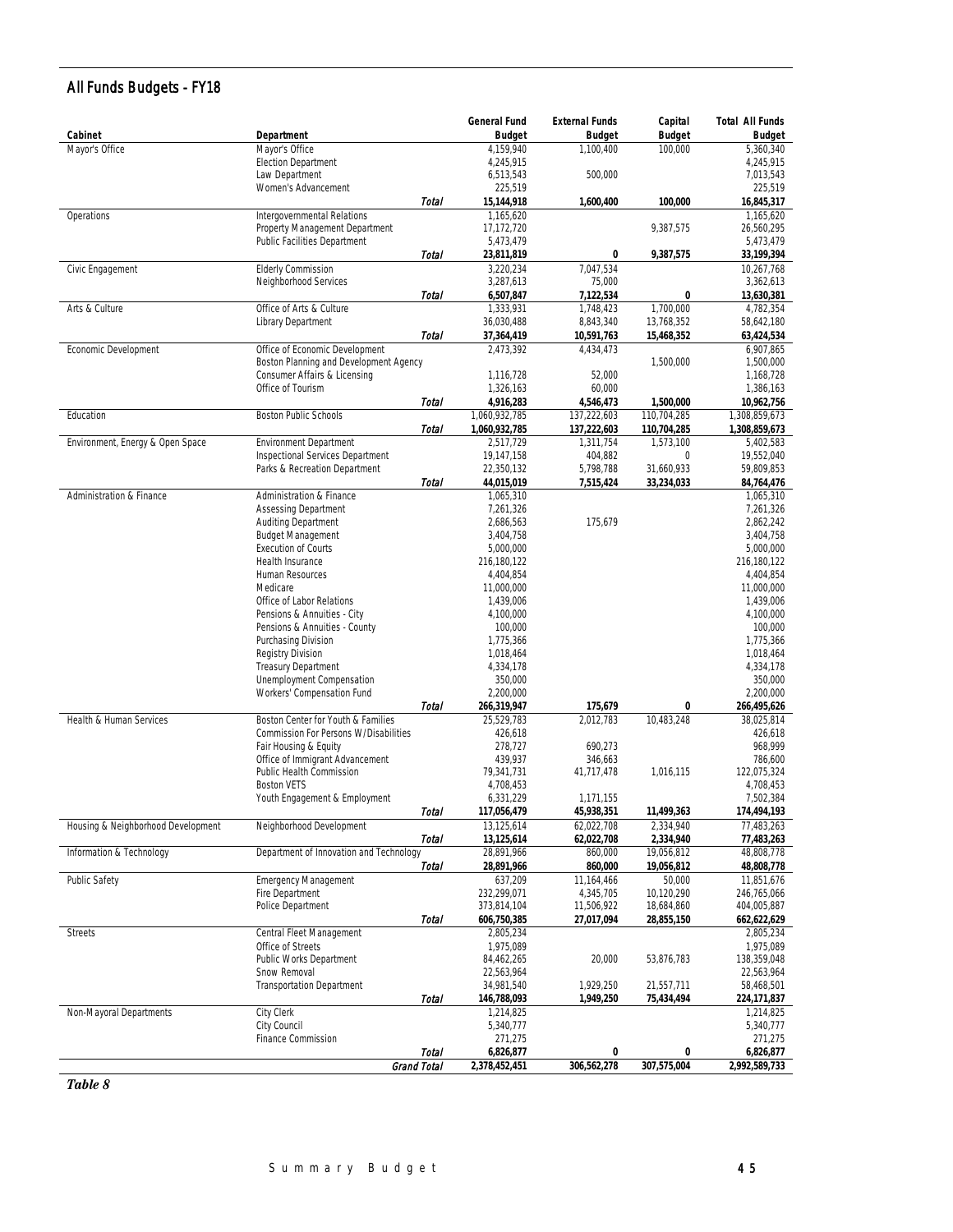#### **Multi-Year Budget Plan**

#### Introduction

While the City must maintain an annual budget process by statute, a two-year projection provides a useful context for current decision making and future planning purposes.

With City costs rising faster than its revenue, the City is projecting budget shortfalls in FY19 and FY20. In projecting the City's operating budget for FY19 and FY20, education cost growth, increasing annual pension schedule obligations, uncertain costs related to outstanding collective bargaining agreements and continued health insurance cost escalation continue to drive high rates of expenditure growth. The property tax levy is assumed to grow from its base by the allowable 2.5% and by new growth in the levy. In terms of state aid, continued pressure from rising state Charter Schools costs combined with underfunding of the Charter School Tuition Reimbursement obligation and stagnant education aid, will likely lead to the continuation of the negative growth trend in net state aid.

Most of the City's collective bargaining agreements expired in FY17. The City has settled agreements with several non-public safety unions and is currently in negotiations with the remaining unsettled unions. Avoiding arbitration, the City and the Boston Police Patrolmen's Association agreed to a new contract through June 30, 2020. The agreement includes annual general wage increases of 2%, other benefit enhancements, and full restoration of Quinn Bill benefits reduced by the State in 2009. Collective bargaining reserves were set up in FY18 with estimated funding for outstanding successor agreements, and this projection uses the same approach to forecast FY19 and FY20.

Another area of concern is the unfunded liability related to other post-employment benefits. The City currently provides postemployment health care and life insurance benefits to eligible retirees in accordance with state law and pays its share of the cost on a payas-you-go basis in the current year's operating budget. This method of financing understates the full obligation to provide these benefits

after retirement. The City, including the Boston Public Health Commission (BPHC), has an unfunded liability for these benefits of \$2.26 billion, as of the most recent independent actuarial valuation on June 30, 2015. The FY18 budget authorizes another payment of \$40 million to the City's OPEB Liability Trust Fund; the FY19 and FY20 projections also include \$40 million payments.

#### Revenue Trends

The following chart displays the breakdown of revenue projected for FY19-FY20.



# *Figure 10* **– Recurring Revenue** *FY18 Budget, FY19 & FY20 Projected Major revenue trends include:*

Property Tax Levy: The levy will grow by the allowable 2.5% increase, and new growth is projected to grow steadily in FY19, with lower new growth projected in FY20, as less certainty regarding markets exist over this time horizon. The net property tax assumes an overlay reserve set at 1.4%. A net total increase in the levy of over \$204 million is projected over the two years.

State Aid: Gross state aid is assumed to again be stagnant in FY19 and FY20, increasing by 0.2% in FY19 and increasing by 1.1% in FY20. The City is projecting that Chapter 70 education will increase by less than 1% based on a modest minimum aid increase from the State. The City is projecting that the Charter School Tuition Reimbursement will again be underfunded by the State. The State has not fulfilled its statutory obligation to fund the Charter School Tuition Reimbursement, creating an unsustainable funding challenge that the City projects will be exacerbated in FY19 and FY20 unless serious reforms to Charter School Finance are undertaken. Underfunding of Charter School Reimbursement will be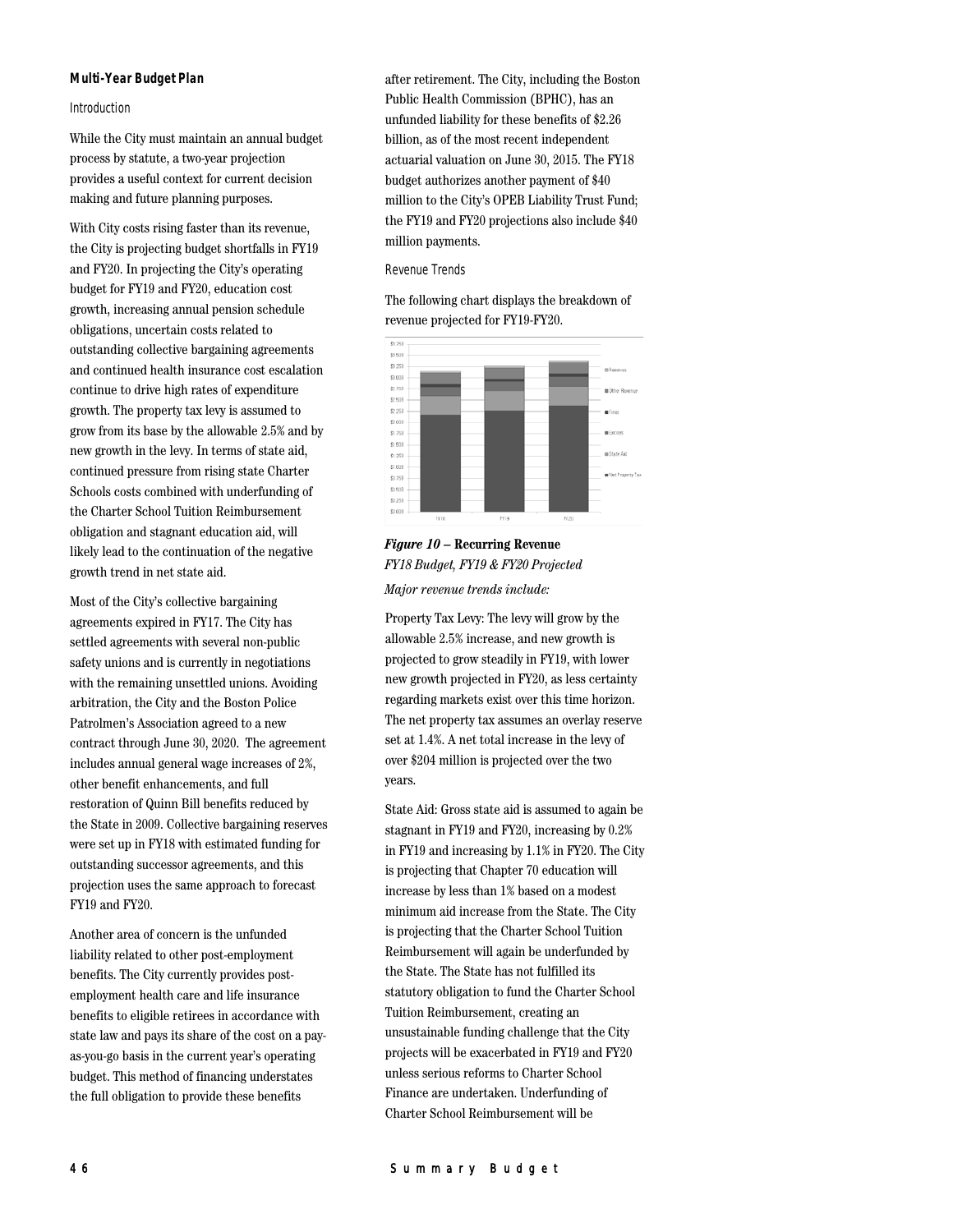accompanied by a larger increase to the Charter School Tuition Assessment and thus represents a substantial decrease in total resources available for appropriations. Unrestricted General Government Aid is projected to grow at 3% in FY19 and FY20.

Excises: Excises are expected to continue to grow into FY19, but slow in FY20, with the potential of stabilization of the local economy given the maturity of the current recovery. The FY19 and FY20 forecast includes a conservative estimate for room occupancy excise tax on short-term room rentals.

Fines: Fines are expected to be relatively flat given no changes in fine rates or enforcement.

Interest on Investments: Interest income is expected to remain level in FY19 and FY20 based on current interest rate assumptions, which are tied to action by the Federal Reserve.

Payments in Lieu of Taxes (PILOT): PILOT revenue is projected to increase in FY19 and FY20, consistent with the trends from the five year ramp up of PILOT payments, which ended in FY16. We expect the program to continue with support from the non-profit community.

Miscellaneous Department Revenue: In FY19 and FY20, the City is expecting a pensions and annuity revenue increase, which partially offsets an increase in the City's pension schedule. Additionally, the City estimates increases in federal health insurance reimbursements.

Licenses and Permits: Street and rental inspection permit is projected to increase in FY19 and FY20.

Budgetary Fund Balance: For FY19 and FY20 the use of Budgetary Fund Balance for OPEB expenses is projected to be level at \$40 million.

These estimates are based on conservative revenue assumptions reflecting that the local economy is growing and will stabilize at a reasonable level of growth from the beginning of FY18 to the end of FY20.

Expenditure Trends

The expenditure chart displays the allocation of expenditures projected for FY19-FY20.

As the City examines projected expenditures for FY19 and FY20, expenditures are anticipated to grow at a faster rate than the City's revenue growth, leading to projected shortfalls for FY19 and FY20. Fixed costs alone are projected to grow significantly due to increases in charter school costs under the existing cap and upward adjustments in the City's pension schedule following underperformance of Boston Retirement System investments in 2014 and 2015. In addition, the City continues to project considerable appropriations growth due to rising employee-related costs.

Appropriations: Inflationary and other increases have been estimated in FY19 and FY20 for expenditures such as health insurance and other personnel cost growth. At the School Department, estimated inflationary increases for health insurance and other personnel cost growth, student transportation services, and the cost of a new food and nutrition services contract have been projected for FY19 and FY20. The City has several settled contracts and the impact of those agreements is included in projections for City departments. Additionally collective bargaining reserves were set up in FY18 with estimated funding for the outstanding contracts, and this projection reflects the same approach in FY19 and FY20.

Due primarily to the factors referred to above, appropriations are estimated to increase by a total of \$87.9 million or 3.6% in FY19 and cumulatively increase by \$152.6 million or 6.2% in FY20.



# *Figure 11* **– Expenditures** *FY18 Budget, FY19 & FY20 Projected*

Fixed Costs: In FY19, fixed costs are expected to increase by about 7.5% and cumulatively increase by 15.1% in FY20. These increases can be attributed to several factors including: the continued expansion of charter schools, even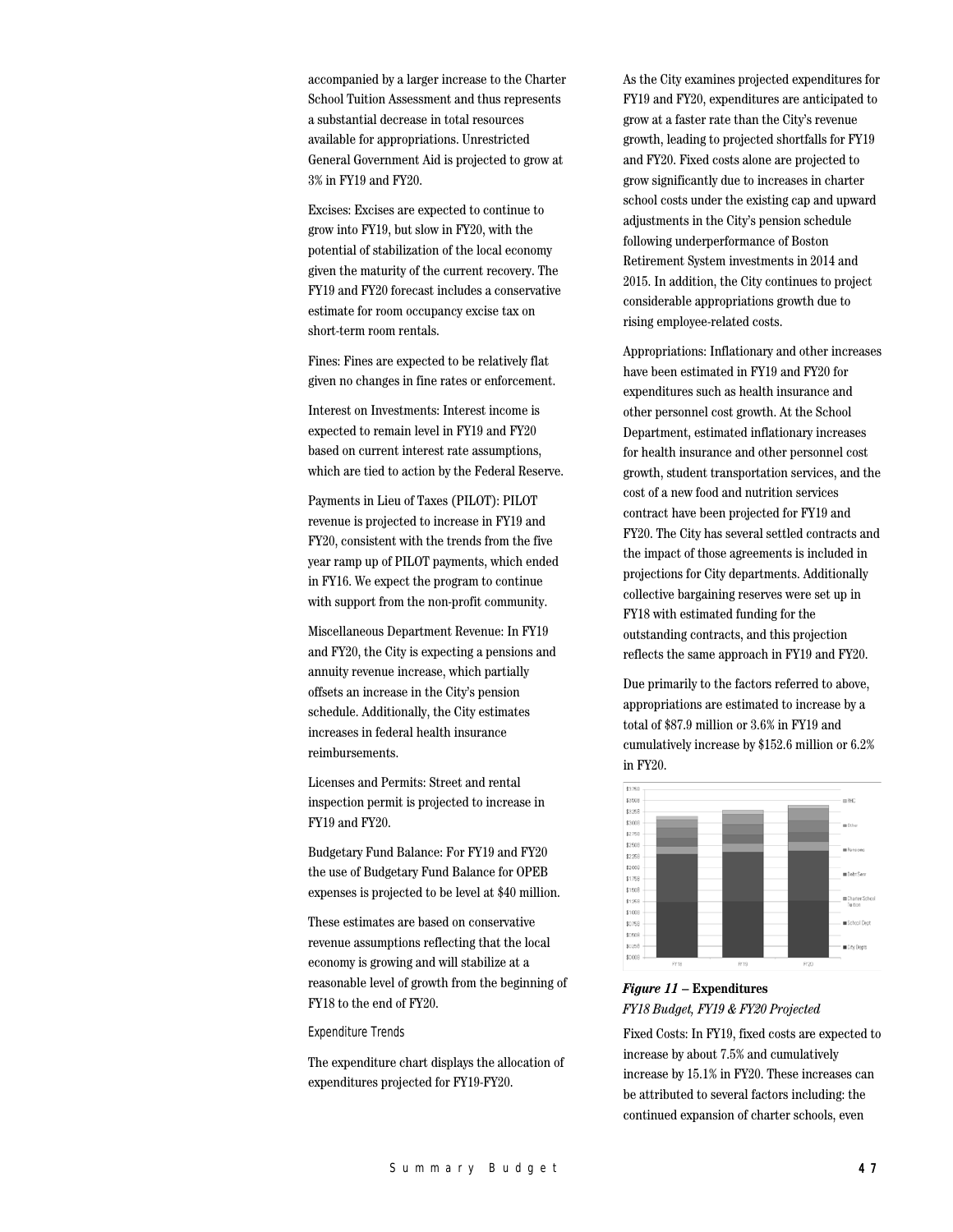under the existing cap and the resulting increase in the tuition assessment, scheduled pension cost increases, and increased borrowing.

Under these revenue and expenditure assumptions, the FY19 and FY20 budgets are currently projected to have shortfalls of approximately \$18.2 million and \$18.1 million. For the most part, the projections are based on current operations and the roll out of approved initiatives in FY19 and FY20. As the FY19 budget process goes forward and projections are further refined, the City will be looking at ways to operate more efficiently within the confines of projected revenues. The City will be monitoring external funding sources very closely, prioritizing service areas and reviewing policy decisions and options that could result from external funding losses. Boston Public Schools and the Department of Neighborhood Development are two departments dependent on federal external funds for the provision of essential services. In the event of grant losses in those departments, major policy decisions and/or tradeoffs will have to be made to continue to provide existing services.

Employee hiring must continue to be controlled, as the bulk of the projected increase in appropriations is employee-related. Collective bargaining agreements currently under negotiation will need to be affordable, given cost and revenue pressures outlined in this forecast. The City, in partnership with its unions, will continue to look at ways to mitigate the impacts of annual increases in the cost to provide health insurance to its employees and retirees. The City's policy regarding the use of its fund balance has been to limit the use of this source of revenue to offset certain fixed costs such as pension contributions and related post-retirement health benefits and/or to fund extraordinary and nonrecurring events as determined and certified by the City Auditor. The projections shown here assume that budgetary fund balance will be used only to support the OPEB appropriations for FY19 and FY20.

#### *Planning a Balanced Budget*

Multi-year planning is useful because it allows for time to make adjustments to relieve the cost pressures on certain services. It also promotes

cost-saving or new programming alternatives to improve the financial position projected in the out years, and helps monitoring changes in assumptions as new needs or innovations present themselves.

Much of the City's budget remains fairly stable during the year, but a variance of just 1% would equate to a \$30 million problem in the bottom line. Common areas of variance are snow removal, with year-to-year swings of millions of dollars; legal settlements, for which the City attempts to reserve for but may need to absorb on a pay-as-you-go basis; public safety overtime, particularly if a significant event occurs (acts of terrorism, natural disasters or major public events, for example), and outside funding sources for essential needs that may suddenly be eliminated.

It is important to note that the City's fiscal controls are effective in reducing the chances of an unmanageable deficit. The City manages position vacancies through a committee comprised of the Chief Financial Officer, the Human Resources Director, and the City's Budget Director. In place for over a decade, the committee serves to strictly control and monitor all hiring. In addition, the City's financial and human resources information system (BAIS) provides levels of systematic controls that can be used to project and plan for personnel funding requirements. Similar BAIS systematic controls are in place to control non-personnel expenditures.

#### Conclusion

This multi-year overview is provided as a guide to understand the impacts of the decisions presented in the budget, and to provide a framework for addressing future challenges and initiatives. Although it is not statutorily required, it is a useful tool in long-range planning and policy analysis.

From a budget planning and management standpoint, the parameters summarized here were built through an interactive forecast model. This approach allows for the development of multi-year scenarios based on various assumptions for City operations set within the financial constraints of the City's revenue and fixed cost budgets.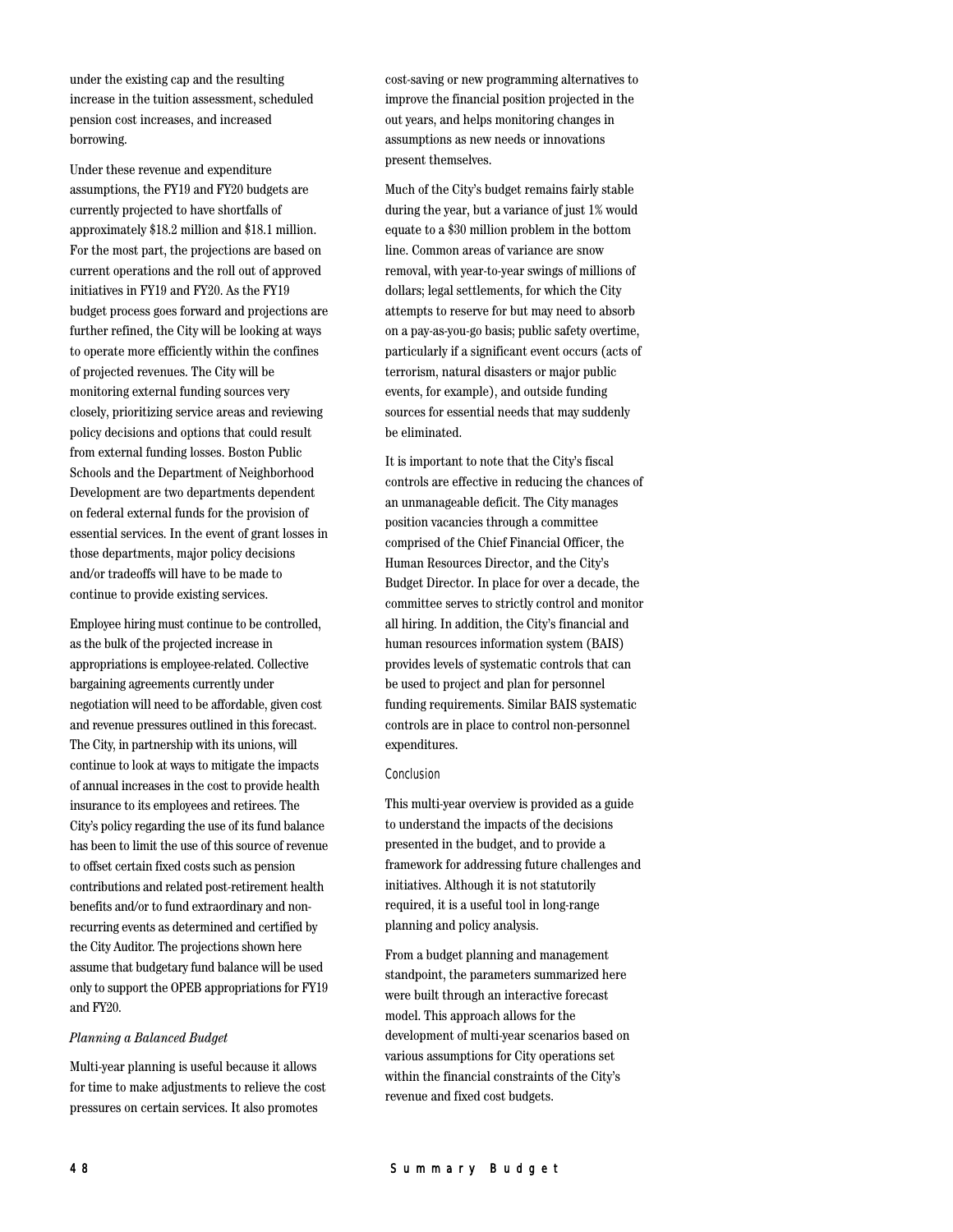# MULTI-YEAR BUDGET SUMMARY

(Dollars in Millions)

|                                        | <b>FY18 Adopted</b> | <b>FY19 Forecast</b> | <b>FY20 Forecast</b> |
|----------------------------------------|---------------------|----------------------|----------------------|
| <b>REVENUES</b>                        |                     |                      |                      |
| Property Tax                           | 2,192.02            | 2,296.82             | 2,399.24             |
| Property Tax Overlay                   | (30.36)             | (31.71)              | (33.13)              |
| <b>Excises</b>                         | 192.09              | 205.83               | 212.40               |
| Fines                                  | 63.85               | 64.35                | 64.85                |
| Interest On Investments                | 2.00                | 2.00                 | 2.00                 |
| Payments in Lieu of Taxes              | 45.00               | 45.38                | 45.76                |
| Urban Redev Chapter 121A               | 31.50               | 31.50                | 31.50                |
| Department Revenue                     | 65.37               | 65.81                | 67.23                |
| Licenses & Permits                     | 65.93               | 68.01                | 68.60                |
| Penalties & Interest                   | 14.46               | 13.74                | 14.13                |
| Available Funds                        | 23.45               | 23.45                | 23.45                |
| State Aid                              | 440.54              | 441.20               | 446.05               |
| <b>Total Recurring Revenue</b>         | 3,105.84            | 3,226.38             | 3,342.09             |
| <b>Budgetary Fund Balance</b>          | 40.00               | 40.00                | 40.00                |
| <b>Total Revenues</b>                  | 3,145.84            | 3,266.38             | 3,382.09             |
| <b>EXPENDITURES</b>                    |                     |                      |                      |
| <b>City Appropriations</b>             | 1,242.97            | 1,263.54             | 1,276.48             |
| <b>Public Health Commission</b>        | 79.34               | 81.58                | 84.00                |
| <b>School Department</b>               | 1,060.93            | 1,080.55             | 1,098.88             |
| Reserve for Collective Bargaining City | 27.00               | 41.40                | 56.80                |
| Reserve for Collective Bargaining BPS  | 20.00               | 51.10                | 66.70                |
| Other Post Employment Benefits         | 40.00               | 40.00                | 40.00                |
| <b>Total Appropriations</b>            | 2,470.24            | 2,558.16             | 2,622.86             |
| Pensions                               | 221.22              | 238.10               | 259.76               |
| Debt Service                           | 184.53              | 194.28               | 200.86               |
| <b>Charter School Tuition</b>          | 174.37              | 196.10               | 216.44               |
| <b>MBTA</b>                            | 85.81               | 87.95                | 90.15                |
| Other State Assessments                | 4.71                | 5.02                 | 5.18                 |
| Suffolk County Sheriff Dept            | 3.97                | 3.97                 | 3.97                 |
| Reserve                                | 1.00                | 1.00                 | 1.00                 |
| <b>Total Fixed Costs</b>               | 675.60              | 726.41               | 777.36               |
| <b>Total Expenditures</b>              | 3,145.84            | 3,284.58             | 3,400.21             |
| <b>Surplus (Deficit)</b>               | (0.00)              | (18.19)              | (18.12)              |
| Numbers may not add due to rounding    |                     |                      |                      |

*Table 9*